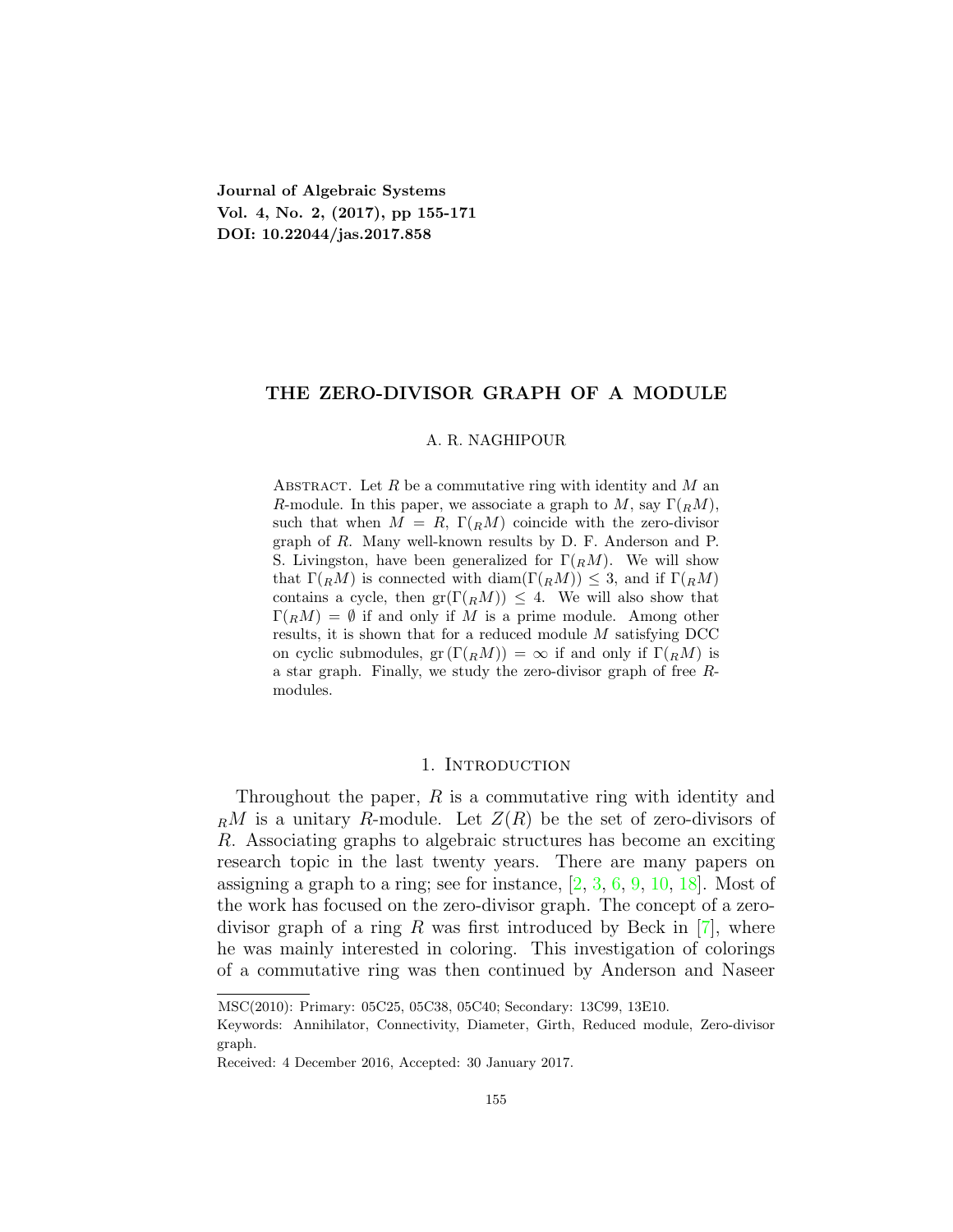in[[5\]](#page-16-5). In [\[3](#page-15-1)], Anderson and Livingston associate a graph, Γ(*R*), with vertices  $Z^*(R) := Z(R) \setminus \{0\}$ , the set of non-zero zero-divisors of R, and for distinct  $x, y \in Z^*(R)$ , the vertices *x* and *y* are adjacent if and only if  $xy = 0$ . The zero-divisor graphs of commutative rings have been extensively studied by many authors, and become a major field ofresearch; see for instance,  $[11, 22]$  $[11, 22]$  $[11, 22]$  $[11, 22]$  and two survey papers  $[1, 13]$  $[1, 13]$  $[1, 13]$  $[1, 13]$ . In[[22](#page-16-7)], Redmond extended the zero-divisor graph of a commutative ring to an ideal-based zero-divisor graph of a commutative ring. This notion of zero-divisor graph was also studied in [\[19](#page-16-9), [21](#page-16-10), [25\]](#page-16-11). The graph of zero-divisors for commutative rings has been generalized to modules over commutative rings; see for instance, [\[8](#page-16-12), [16,](#page-16-13) [23\]](#page-16-14).

In this paper, we introduce a new (and natural) definition of the zerodivisor graph for modules. As any suitable generalization, many of well known results about zero-divisor graph of rings have been generalized to modules.

The concept of a zero-divisor elements of a ring, has been generalized toa module (see for example  $[24]$  $[24]$ , or any other book in commutative algebra):

 $Zdv({}_RM) = {r \in R | rx = 0 \text{ for some non-zero } x \in M}.$ 

Let *N* and *K* be two submodules of an *R*-module *M*. Then, (*N* :  $K := \{r \in R | rK \subseteq N\}$  is an ideal of *R*. The ideal  $(0 : M)$  is called the *annihilator* of *M* and is denoted by  $\text{Ann}(M)$ ; for  $x \in M$ , we may write  $\text{Ann}(x)$  for the ideal  $\text{Ann}(Rx)$ . We give a new generalization of the concept of zero-divisor elements in rings to modules:

**Definition 1.1.** Let *M* be an *R*-module. The set of the zero-divisors of *M* is:

 $Z({}_RM) := \{x \in M | x \in Ann(y)M \text{ or } y \in Ann(x)M \text{ for some } 0 \neq y \in M\}.$ 

We note that when  $M = R$ , this concept coincides with the set of zero-divisor elements of *R*.

**Definition 1.2.** Let *M* be an *R*-module. We define an undirected  $\operatorname{graph} \Gamma(RM)$  with vertices  $Z^*(R^M) := Z(R^M) \setminus \{0\}$ , where  $x \rightarrow y$  is an edge between distinct vertices x and y if and only if  $x \in Ann(y)M$  or  $y \in \text{Ann}(x)M$ .

We note that, the graph  $\Gamma(RM)$  is exactly a generalization of the zero-divisor graph of *R* (i.e.,  $\Gamma(R) = \Gamma(R)$ ). As usual, Z and  $\mathbb{Z}_n$ will denote the integers and integers modulo *n*, respectively. The zerodivisor graphs of some Z-modules are presented in figure[1.](#page-2-0)

Let *G* be a graph with the vertex set  $V(G)$ . For two distinct vertices *x* and *y* of  $V(G)$  the notation  $x-y$  means that *x* and *y* are adjacent.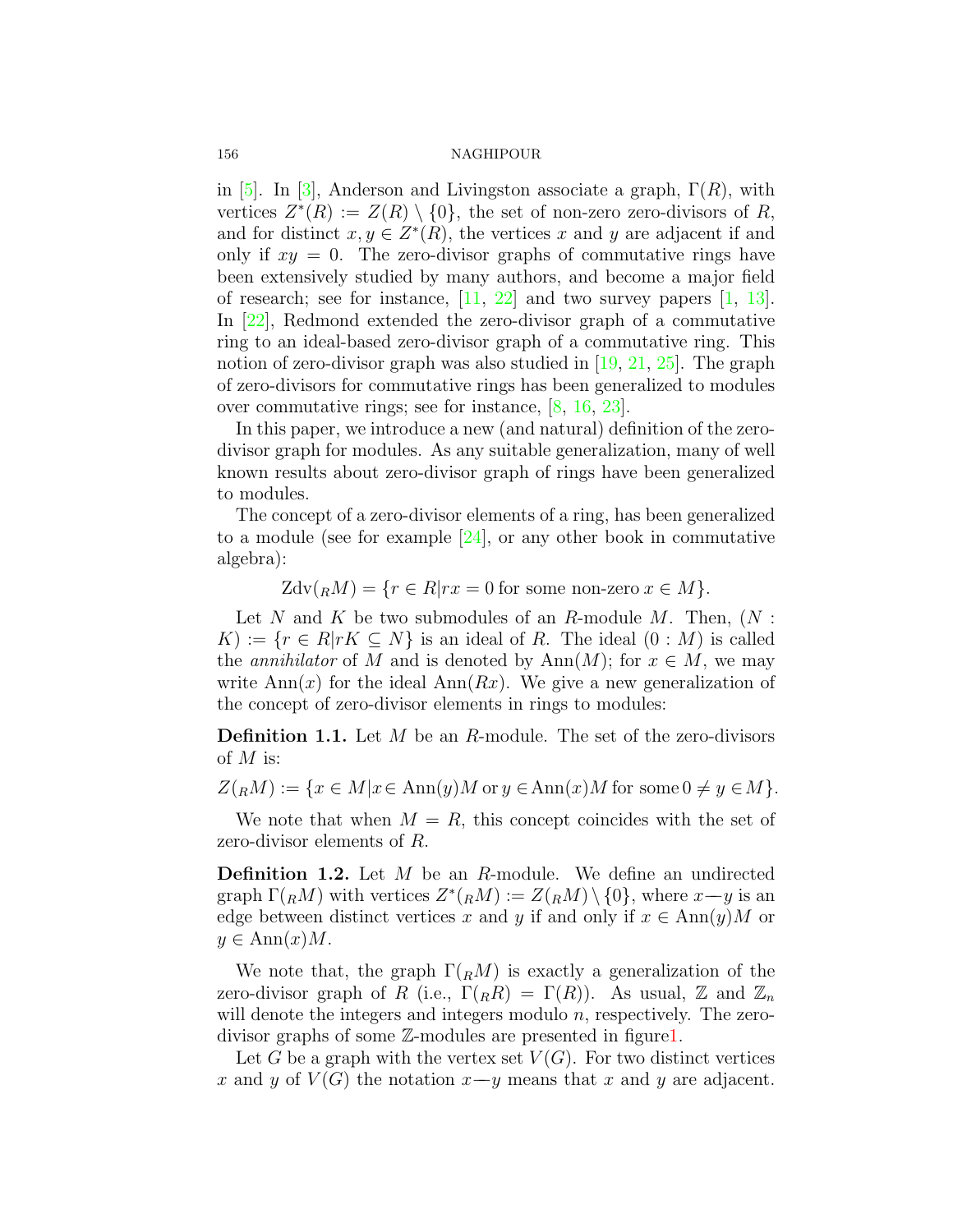

<span id="page-2-0"></span>FIGURE 1. The zero-divisor graphs of some  $\mathbb{Z}$ -modules.

For  $x \in V(G)$ , we denote by  $N_G(x)$  the set of all vertices of *G* adjacent to *x*. Also, the size of  $N_G(x)$  is denoted by  $deg_G(x)$  and it is called the *degree* of *x*. A *walk* of length *n* in a graph *G* between two vertices  $x, y$  is an ordered list of vertices  $x = x_0, x_1, \ldots, x_n = y$  such that  $x_{i-1}$  is adjacent to  $x_i$ , for  $i = 1, ..., n$ . We denote this walk by

$$
x_0-x_1-\cdots-x_n.
$$

If the vertices in a walk are all distinct, it defines a *path* in *G*. A *cycle* is a path  $x_0$ − $\cdots$ − $x_n$  with an extra edge  $x_0$ − $x_n$ . The *girth* of *G*, denoted by  $\text{gr}(G)$ , is the length of a shortest cycle in  $G$  ( $\text{gr}(G) = \infty$ , if *G* has no cycle). A graph *G* is called *connected* if for any vertices *x* and *y* of *G* there exists a path between *x* and *y*. For  $x, y \in V(G)$ , the *distance* between *x* and *y*, denoted by  $d(x, y)$ , is the length of a shortest path between *x* and *y*. The greatest distance between any two vertices in  $G$ , is the *diameter* of  $G$ , denoted by  $diam(G)$ .

A graph *G* is called *bipartite* if *V* (*G*) admits a partition into two classes such that vertices in the same partition class must not be adjacent. A simple bipartite graph in which every two vertices from different partition classes are adjacent, is called a *complete bipartite* graph. Let  $K^{m,n}$  denote the complete bipartite graph on two nonempty disjoint sets  $V_1$  and  $V_2$  with  $|V_1| = m$  and  $|V_2| = n$  (we allow m and n to be infinite cardinals). A  $K^{1,n}$  graph will often be called a *star graph*.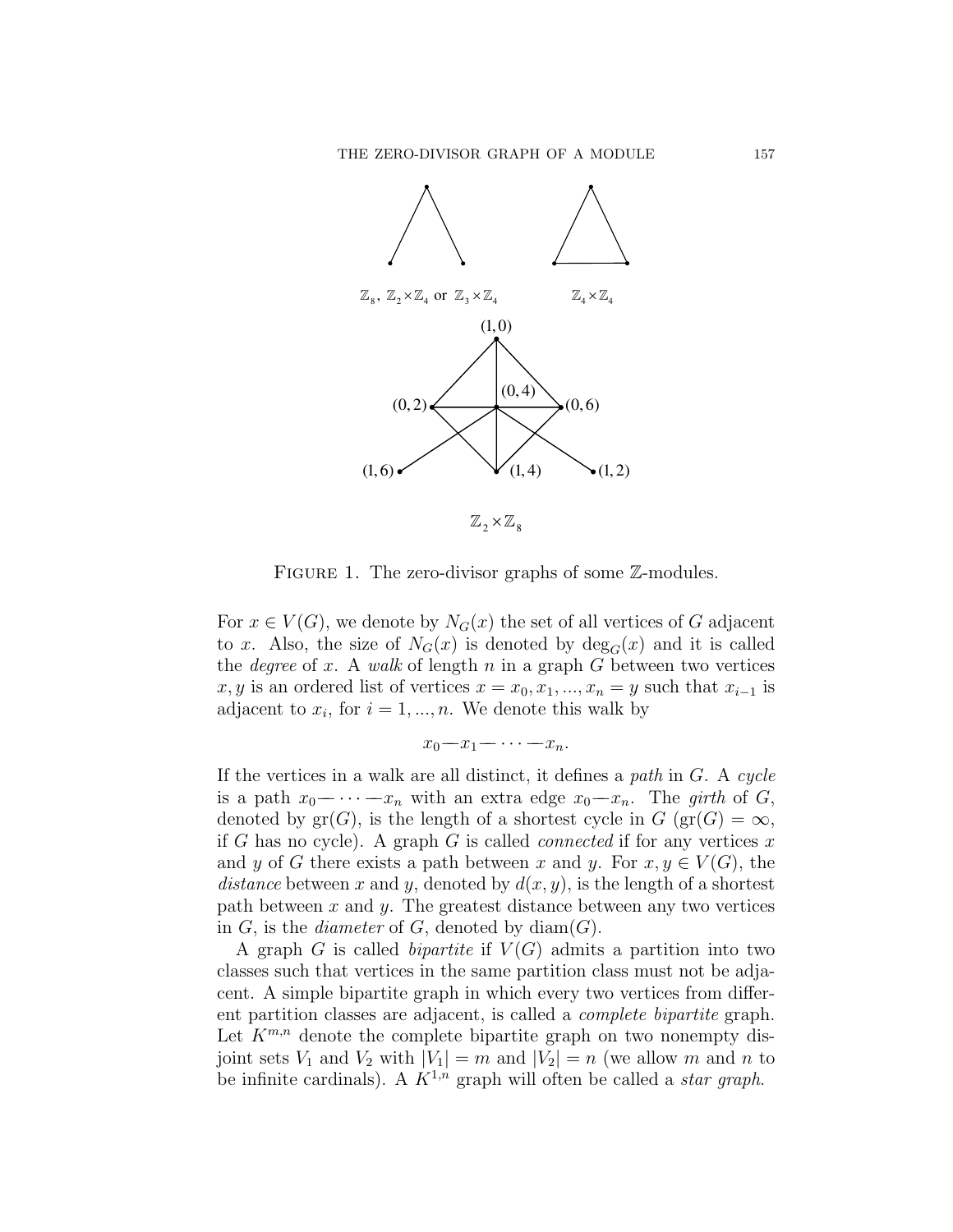The motivation of this paper is the study of interplay between the graph-theoretic properties of Γ(*RM*) and the module-theoretic properties of *<sup>R</sup>M*. The organization of the paper is as follows: In Section 2 of this paper, we give some basic properties of  $\Gamma(RM)$ . In Section 3, we determine when the graph  $\Gamma({}_R M)$  is bipartite. In Section 4, we study  $\Gamma(RF)$ , where *F* is a free *R*-module. Finally, in Section 5, we study  $\Gamma(RM)$ , where M is a multiplication R-module.

We follow standard notations and terminologies from graph theory [[12](#page-16-16)] and module theory[[15](#page-16-17)].

# 2. BASIC PROPERTIES OF  $\Gamma(RM)$

We begin with the following evident proposition.

**Proposition 2.1.** *Let M be an R-module and I be an ideal of R. Then*

 $(T) \Gamma(RM) = \Gamma(R_{A \text{nn}(M)}M)$ 

(2)  $\Gamma(R(R/I)) = \Gamma(R/I)$ *.* 

Let *I* be an arbitrary index set, and let  $\{M_i | i \in I\}$  be a family of *R*-modules. The direct product  $\prod_{i \in I} M_i = \{(x_i)_I | x_i \in M_i\}$  is an *R*module. We also note that a direct product of rings is a ring endowed with componentwise operations. We are going to explain the relationship between the zero-divisor graph of  $\prod_{i \in I} R/\mathfrak{m}_i$  as *R*-module and as ring.

**Theorem 2.2.** Let  $\{\mathfrak{m}_i | i \in I\}$  be a family of maximal ideals of R and  $_R M = \prod_{i \in I} R/\mathfrak{m}_i$ *. Then* 

- (1)  $\Gamma(RM)$  *is a subgraph of*  $\Gamma(\prod_{i\in I} R/\mathfrak{m}_i)$ ,
- (2)  $\Gamma(RM) = \Gamma(\prod_{i \in I} R/\mathfrak{m}_i)$  *if and only if the*  $\mathfrak{m}_i$ *'s are distinct ideals.*

*Proof.* (1): Let  $(x_i)_I$  and  $(y_i)_I$  be two adjacent vertices of  $\Gamma(RM)$ . Without loss of generality, we may assume that  $(x_i)_I \in \text{Ann}(y_i)_I M$ . Then,  $x_i \in \bigcap_{j \in I} \text{Ann}(y_j)M \subseteq \text{Ann}(y_i)M$ , for all  $i \in I$ . It then follows that  $x_i y_i = 0$  and hence  $(x_i)_I (y_i)_I = 0$ . So,  $(x_i)_I$  and  $(y_i)_I$  are two adjacent vertices of  $\Gamma(\prod_{i \in I} R/\mathfrak{m}_i)$ .

(2)⇒: Suppose  $\mathfrak{m}_r = \mathfrak{m}_s$ , for some distinct elements  $r, s \in I$ . Let  $x_r := 1$  and  $x_i := 0$  for all  $i \neq r$  and let  $y_s := 1$  and  $y_i := 0$  for all  $i \neq s$ . Then,  $(x_i)_I(y_i)_I = 0$ , and hence  $(x_i)_I - (y_i)_I$  is an edge in  $\Gamma(\prod_{i\in I} R/\mathfrak{m}_i)$ . But  $(x_i)_I$  and  $(y_i)_I$  are not adjacent in  $\Gamma(RM)$ , since  $(x_i)_I \notin \text{Ann}(y_i)_I M$  and  $(y_i)_I \notin \text{Ann}(x_i)_I M$ .

 $\Leftarrow$ : Let  $(x_i)_I$  and  $(y_i)_I$  be two adjacent vertices of  $\Gamma(\prod_{i \in I} R/\mathfrak{m}_i)$ . We have

$$
Ann(x_i)_I M = \bigcap_{i \in I} Ann(x_i)M = \prod_{i \in I} N_i,
$$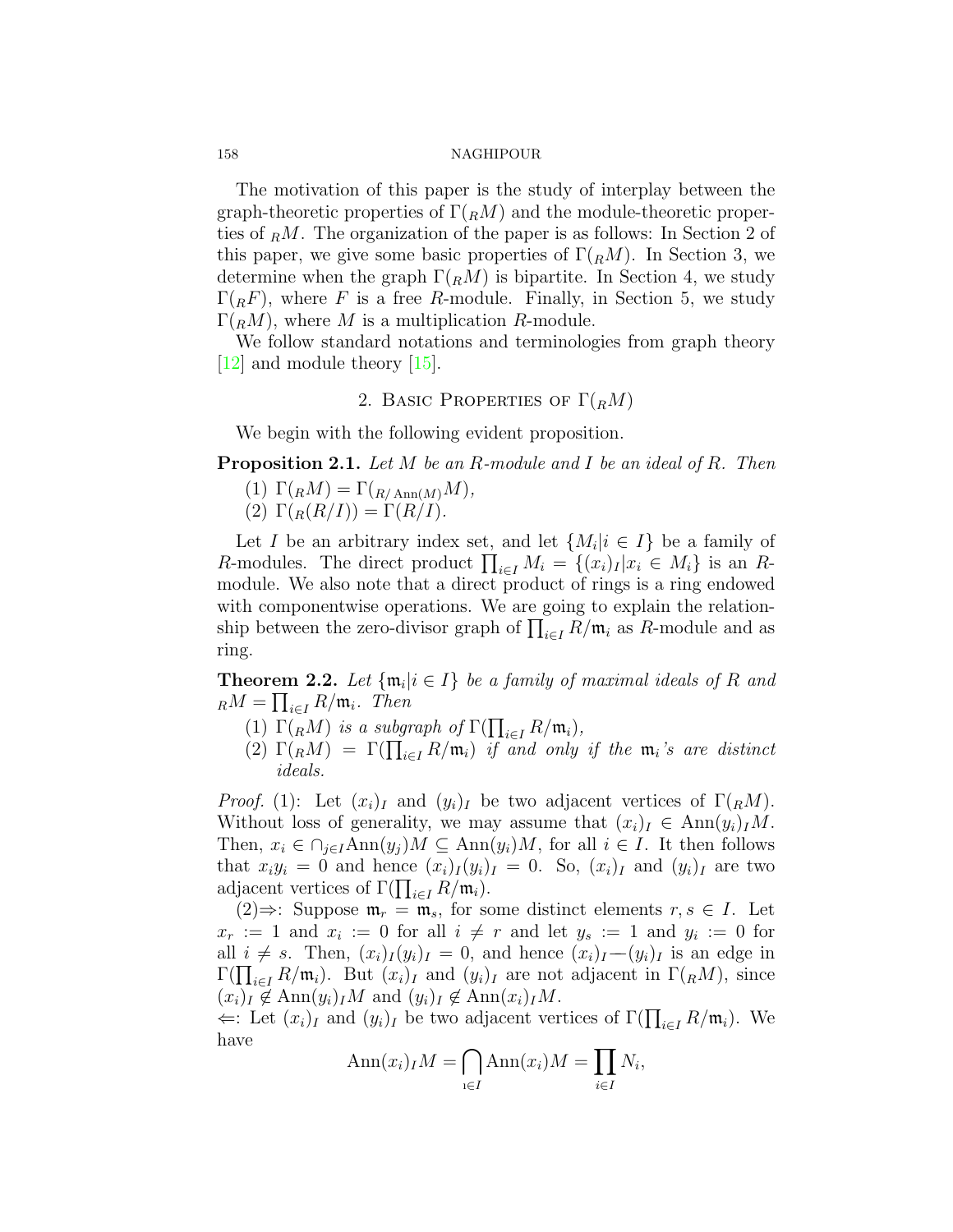where  $N_i = 0$  if  $x_i \neq 0$  and  $N_i = M_i$  if  $x_i = 0$ . Since  $(x_i)_I(y_i)_I = 0$ , the assumption  $y_i \neq 0$  implies that  $x_i = 0$  and hence  $(y_i)_I \in \prod_{i \in I} N_i$ . It then follows that  $(x_i)_I$  and  $(y_i)_I$  are two adjacent vertices of  $\Gamma(RM)$ . Hence, the assertion follows from Part  $(1)$ .

It is well-known that a ring *R* is a domain if and only if the zerodivisor graph  $\Gamma(R)$  is empty. The following proposition is a natural generalization of this fact. We recall that an *R*-module  $M \neq 0$  is called a *prime* module if its zero submodule is prime, i.e.,  $rx = 0$  for  $x \in M$ , *r*∈ *R* implies that  $x = 0$  or  $rM = (0)$  (see [[14](#page-16-18)] and [[20](#page-16-19)]).

<span id="page-4-0"></span>**Proposition 2.3.** *Let M be an R-module. Then the following are equivalent:*

- $(1) \Gamma(RM) = \emptyset$  *i.e.*,  $Z(M) = \{0\},$
- $(2)$  Zdv $(M) = Ann(M)$ ,
- (3) *M is a prime R-module.*

*Proof.* (1) $\Rightarrow$  (3) Suppose that  $\Gamma(RM) = \emptyset$ . If *M* is not a prime module, then there exist  $r \in R \setminus \text{Ann}(M)$  and non-zero element  $x \in M$  such that  $rx = 0$ . Since  $r \notin Ann(M)$ , there exists a non-zero element  $y \in M$ such that  $ry \neq 0$ . It follows that  $ry-x$  is an edge of  $\Gamma(RM)$  and hence  $\Gamma(RM) \neq \emptyset$ , which is a contradiction.

 $(3) \Rightarrow (1)$  Suppose that *M* is a prime *R*-module. If  $\Gamma(rM) \neq \emptyset$ , then there exist  $x, y \in Z^*(R^M)$  such that  $x \in Ann(y)M$ . Therefore, there exist  $r_1, \ldots, r_n \in Ann(y)$  and  $z_1, \ldots, z_n \in M$  such that  $x =$  $r_1z_1 + \cdots + r_nz_n$ . Since,  $r_iy = 0$  for all  $1 \leq i \leq n$  and *M* is prime, we have  $r_i M = 0$  for all  $1 \leq i \leq n$ . This implies that  $x = 0$ , which is a contradiction.

 $(2) \Leftrightarrow (3)$  Follows easily from the definition of prime modules.  $\Box$ 

**Corollary 2.4.** *Let R be a ring. Then R is a field if and only if*  $\Gamma(RM) = \emptyset$  *for every R*-module *M*.

*Proof.* If *R* is field, then proposition [2.3](#page-4-0) implies that  $\Gamma(RM) = \emptyset$ . Now, suppose that  $\Gamma(RM) = \emptyset$ , for every *R*-module *M*. Let **m** be a non-zero maximal ideal of *R* and  $0 \neq x \in \mathfrak{m}$ . Set  $M := R/\mathfrak{m} \times R$ . Then,  $(0, x) \in \text{Ann}(1 + \mathfrak{m}, 0)M$ . Therefore,  $(0, x)$  is adjacent to  $(1 + \mathfrak{m}, 0)$ . Thus,  $\Gamma(RM) \neq \emptyset$ , which is a contradiction. Therefore,  $\mathfrak{m} = 0$  and hence  $R$  is a field.  $\square$ 

A semisimple module *M* is said to be *homogeneous* if *M* is a direct sum of pairwise isomorphic simple submodules.

**Corollary 2.5.** *Let M be a homogeneous semisimple R-module. Then,*  $\Gamma({}_R M) = \emptyset$ .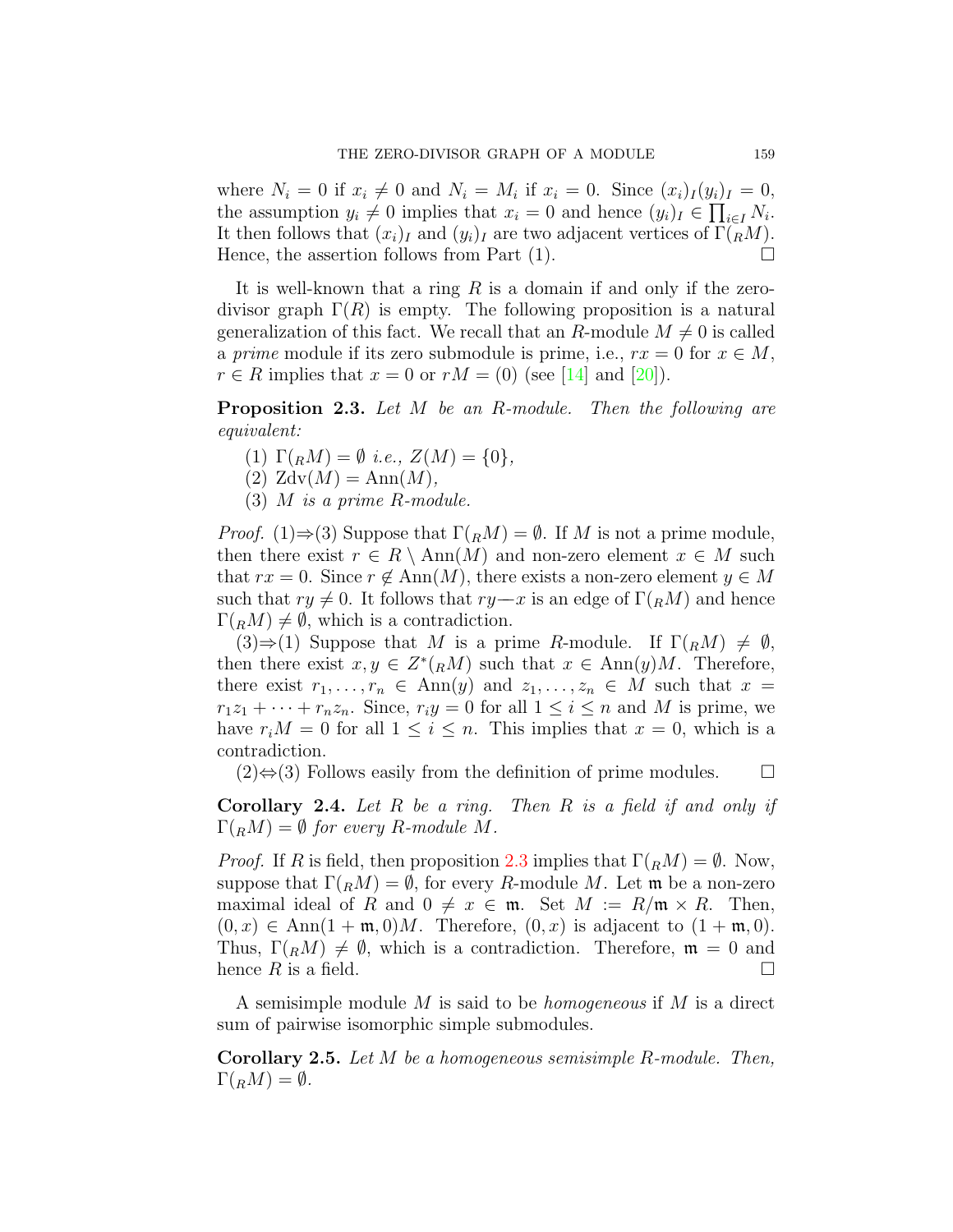*Proof.* Since Ann(*M*) is a maximal ideal of *R*, *M* is vector space over *R/*Ann(*M*). Hence, the assertion follows easily from Proposition [2.3.](#page-4-0) □

Weare now in a good position to bring a generalization of  $[3,$  $[3,$  Theorem 2.2].

<span id="page-5-0"></span>**Theorem 2.6.** *Let M be an R-module. Then,* Γ(*RM*) *is finite if and only if either M is finite or a prime module. In particular, if*  $1 \leq$  $|\Gamma(RM)| < \infty$ , then *M* is finite and is not a prime module.

*Proof.* ( $\Rightarrow$ ): Suppose that  $\Gamma(RM)$  is finite and nonempty. Then, there are non-zero elements  $x, y \in M$  such that  $x \in Ann(y)M$ . Therefore, there exist  $r_1, \ldots, r_n \in Ann(y)$  and  $z_1, \ldots, z_n \in M$  such that  $x =$  $r_1z_1 + \cdots + r_nz_n$ . Since  $x \neq 0$ , we have  $r_iz_i \neq 0$  for some  $1 \leq i \leq n$ . Let  $L = r_i M$ . Then  $L \subseteq Z({}_R M)$  is finite. If M is infinite, then there exists  $x_0 \in L$  such that  $A := \{m \in M | r_i m = x_0\}$  is infinite. If  $m_0$  is a fixed element of *A*, then  $N := \{m_0 - m | m \in A, m \neq m_0\}$  is an infinite subset of *A*. For any element  $m_0 - m \in N$ , we have  $r_i(m_0 - m) = 0$ . Thus  $x_0$ − $(m_0 - m)$  is an edge in  $\Gamma(RM)$  and hence  $\Gamma(RM)$  is infinite, a contradiction. Thus *M* must be finite.

 $(\Leftarrow)$ : If *M* is finite, there is nothing to prove, also if *M* is prime, then the assertion follows from Proposition [2.3.](#page-4-0)  $\Box$ 

**Corollary 2.7.** *Let M be an R*-module such that  $\Gamma(RM) \neq \emptyset$ *. If every vertex of*  $\Gamma$ ( $_R$ *M*) *has finite degree, then M is a finite module.* 

*Proof.* The assertion follows from the proof of the theorem [2.6](#page-5-0).  $\Box$ 

The following lemma has a key role in the proof of our main results in the sequel.

<span id="page-5-1"></span>**Lemma 2.8.** *Let M be an R*-module,  $x, y \in M$  *and*  $r \in R$ *. If*  $x \rightarrow y$ *is an edge in*  $\Gamma(RM)$ *, then either*  $ry \in \{0, x\}$  *or*  $x$ —*ry is an edge in*  $\Gamma(RM)$ .

*Proof.* Let *x* and *y* be two adjacent vertices of  $\Gamma(RM)$  and let  $ry \notin$  $\{0, x\}$ . If  $x \in Ann(y)M$ , then  $x \in Ann(ry)M$ , and hence, *x* and *ry* are adjacent. If  $y \in Ann(x)M$ , then  $ry \in Ann(x)M$ , and hence, x and ry are adjacent. This completes the proof.  $\Box$ 

The next result is a generalization of [\[3](#page-15-1), Theorem 2.3].

**Theorem 2.9.** *Let M be an R-module. Then* Γ(*RM*) *is connected with*  $\text{diam}(\Gamma(RM)) \leq 3$ .

*Proof.* Let *x* and *y* be distinct vertices of  $\Gamma(RM)$ . If either  $x \in Ann(y)M$ or  $y \in Ann(x)M$ , then  $d(x, y) = 1$ . So, suppose that  $d(x, y) \neq 1$ . There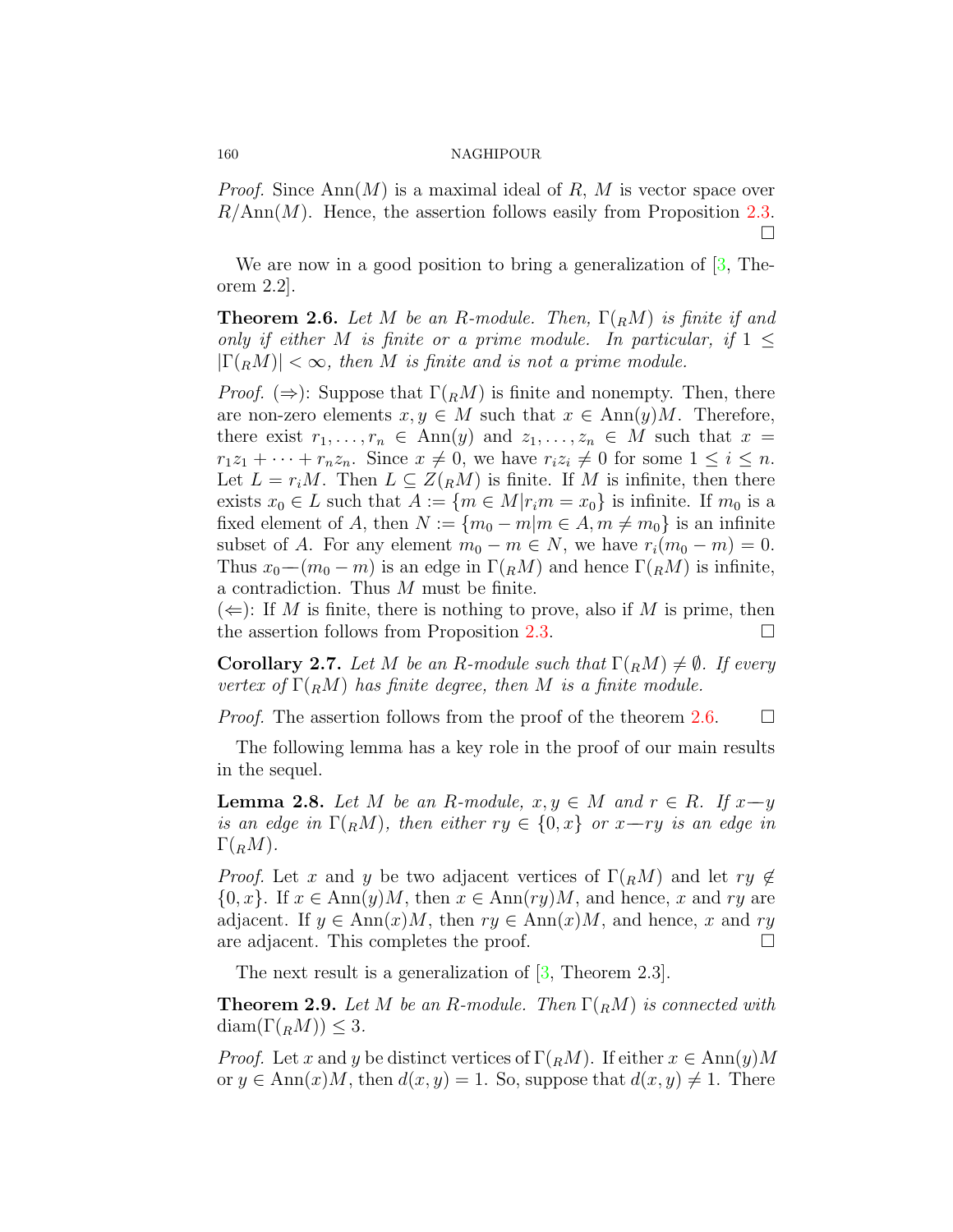exists a vertex  $x'$  of  $\Gamma(RM)$  such that  $x \in Ann(x')M$  or  $x' \in Ann(x)M$ . We consider the following two cases:

**Case 1**: There exists a vertex *y'* of  $\Gamma(RM)$  such that  $y \in Ann(y')M$ . Then, there exist  $r_1, \ldots, r_n \in \text{Ann}(y')$  and  $z_1, \ldots, z_n \in M$  such that  $y = r_1z_1 + \cdots + r_nz_n$ . If  $r_ix' = 0$  for all *i*, then  $x-x'-y$  is a path of length 2. If  $r_i x' \neq 0$  for some  $1 \leq i \leq n$ , then by Lemma [2.8,](#page-5-1)  $x-r_ix'-y'-y$  is a walk, and hence  $d(x,y) \leq 3$ .

**Case 2**: There exists a vertex *y'* of  $\Gamma$ (*RM*) such that  $y' \in Ann(y)M$ . Then, there exist  $r_1, \ldots, r_n \in Ann(y)$  and  $z_1, \ldots, z_n \in M$  such that  $y' = r_1z_1 + \cdots + r_nz_n$ . If  $r_ix = 0$  for all *i*, then  $x-y'-y$  is a path of length 2. If  $r_i x \neq 0$  for some  $1 \leq i \leq n$ , then  $x-x'-r_i x-y$  is a walk, and hence  $d(x, y) \leq 3$ .

**Theorem 2.10.** *Let M be an R*-module. If  $\Gamma(RM)$  *contains a cycle, then*

$$
\operatorname{gr}(\Gamma({}_R M)) \le 4.
$$

*Proof.* Let  $x_0 - x_1 - x_2 - \cdots - x_n - x_0$  be a cycle in  $\Gamma(RM)$ . If  $n \leq 4$ , we are done. So, suppose that  $n \geq 5$ . We consider the following two cases:

**Case 1**:  $x_{n-1} \in \text{Ann}(x_n)M$ . Then, there exist  $r_1, \ldots, r_m \in \text{Ann}(x_n)$ and  $z_1, \ldots, z_m \in M$  such that  $x_{n-1} = r_1 z_1 + \cdots + r_m z_m$ . If  $r_i x_1 = 0$  for all  $1 \leq i \leq n$ , then  $x_1 - x_{n-1}$  is an edge, and hence  $x_1 - x_{n-1} - x_n - x_0$  $-x_1$  is a cycle of length 4. Suppose that  $r_i x_1 \neq 0$  for some  $1 \leq i \leq m$ . If  $r_i x_1 = x_0$ , then  $x_0 - x_2$  is an edge and hence  $x_0 - x_1 - x_2 - x_0$  is a cycle of length 3. If  $r_i x_1 = x_n$ , then  $x_2 - x_n$  is an edge and hence  $x_2-x_1-x_0-x_n-x_2$  is a cycle of length 4. So, suppose that  $r_ix_1 \notin$ *{x*0*, xn}*. Then *x*0*−−rix*1*−−xn−−x*<sup>0</sup> is a cycle of length 3.

**Case 2**:  $x_n \in \text{Ann}(x_{n-1})M$ . Then, there exist  $r_1, \ldots, r_m \in \text{Ann}(x_n)$ and  $z_1, \ldots, z_m \in M$  such that  $x_n = r_1z_1 + \cdots + r_mz_m$ . If  $r_ix_1 = 0$  for all 1 ≤ *i* ≤ *m*, then  $x_1 - x_n$  is an edge and hence  $x_n - x_0 - x_1 - x_n$  is a cycle of length 3. Suppose that  $r_i x_1 \neq 0$  for some  $1 \leq i \leq m$ . If  $r_i x_1 = x_0$ , then  $x_0 - x_2$  is an edge and hence  $x_0 - x_1 - x_2 - x_0$  is a cycle of length 3. If  $r_i x_1 = x_{n-1}$ , then  $x_0 - x_{n-1}$  is an edge and hence  $x_0 - x_n - x_{n-1} - x_0$ is a cycle of length 3. So, suppose that  $r_i x_1 \notin \{x_0, x_{n-1}\}$ . Then,  $x_0-r_i x_1-x_{n-1}-x_n-x_0$  is a cycle of length 4. □  $x_0-r_ix_1-x_{n-1}-x_n-x_0$  is a cycle of length 4.

In the following theorem, we answer to the question that "when does  $\Gamma({}_R M)$  contain a cycle?".

**Theorem 2.11.** *Let M be an R-module. If*  $\Gamma$ ( $_R$ *M*) *has a path of length four, then*  $\Gamma$ (*RM*) *has a cycle.* 

*Proof.* Let  $x_1 - x_2 - x_3 - x_4 - x_5$  be a path of length four. We consider the following two cases: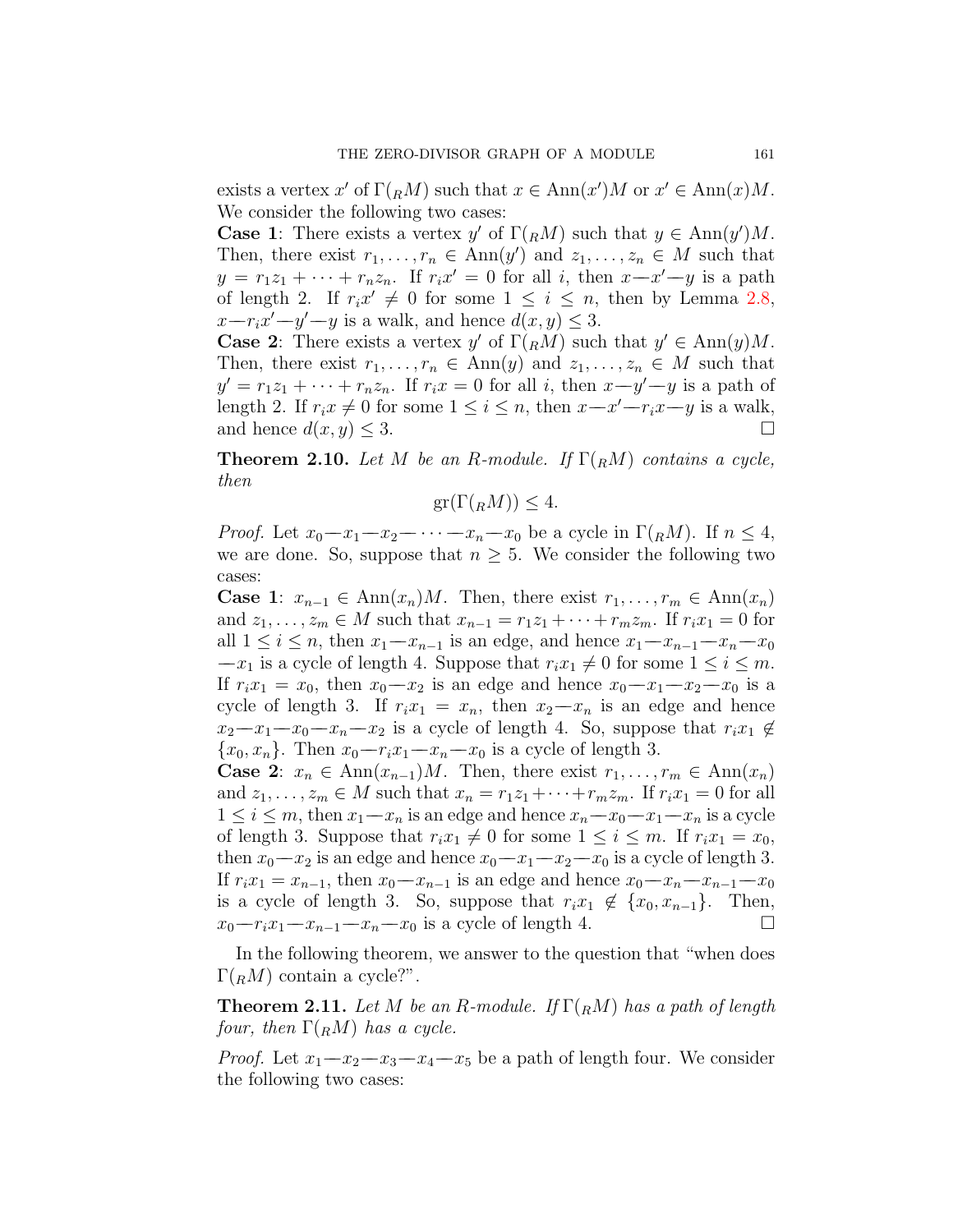**Case 1**:  $x_1 \in \text{Ann}(x_2)M$ . Then, there exist  $r_1, \ldots, r_n \in \text{Ann}(x_2)$  and *y*<sub>1</sub>*,..., y<sub>n</sub>*  $\in$  *M* such that  $x_1 = r_1y_1 + \cdots + r_ny_n$ . If  $r_ix_4 = 0$  for all 1 ≤ *i* ≤ *n*, then *x*<sub>1</sub> and *x*<sub>4</sub> are adjacent and hence  $x_1 - x_2 - x_3 - x_4 - x_1$ is a cycle. Now, let  $z := r_i x_4 \neq 0$  for some  $1 \leq i \leq n$ . Then, we have the following subcases: Subcase 1.1:  $z = x_1$ . Then,  $x_1 - x_2 - x_3 - x_4 - x_5 - x_1$  is a cycle. Subcase 1.2:  $z = x_2$ . Then,  $x_2 - x_3 - x_4 - x_5 - x_2$  is a cycle. Subcase 1.3:  $z = x_3$ . Then,  $x_3 - x_4 - x_5 - x_3$  is a cycle. Subcase 1.4:  $z = x_4$ . Then,  $x_2 - x_3 - x_4 - x_2$  is a cycle. Subcase 1.5:  $z = x_5$ . Then,  $x_2 - x_3 - x_4 - x_2$  is a cycle. Subcase 1.6:  $z \notin \{x_1, x_2, x_3, x_4, x_5\}$ . Then,  $x_2 - x_3 - x_4 - x_5 - x_2 - x_2$  is a cycle. **Case 2**:  $x_2 \in \text{Ann}(x_1)M$ . So there exist  $r_1, \ldots, r_n \in \text{Ann}(x_1)$  and  $y_1, \ldots, y_n \in M$  and such that  $x_2 = r_1y_1 + \cdots + r_ny_n$ . If  $r_ix_4 = 0$  for all  $1 \leq i \leq n$ , then  $x_2$  and  $x_4$  are adjacent and hence  $x_2 - x_3 - x_4 - x_2$  is a cycle. Now, let  $z := r_i x_4 \neq 0$  for some  $1 \leq i \leq n$ . Then, we have the following subcases: Subcase 2.1:  $z = x_1$ . Then,  $x_1 - x_2 - x_3 - x_1$  is a cycle. Subcase 2.2:  $z = x_2$ . Then,  $x_2 - x_3 - x_4 - x_5 - x_2$  is a cycle. Subcase 2.3:  $z = x_3$ . Then,  $x_3 - x_4 - x_5 - x_3$  is a cycle. Subcase 2.4:  $z = x_4$ . Then,  $x_1 - x_2 - x_3 - x_4 - x_1$  is a cycle. Subcase 2.5:  $z = x_5$ . Then,  $x_1 - x_2 - x_3 - x_4 - x_5 - x_1$  is a cycle. Subcase 2.6:  $z \notin \{x_1, x_2, x_3, x_4, x_5\}$ . Then,  $x_3 - x_4 - x_5 - z - x_3$  is a cycle.

So, the proof is complete.  $\Box$ 

# 3. Bipartite Graphs

In [\[17\]](#page-16-20), the authors showed that a zero-divisor semigroup graph is bipartite if and only if it contains no triangles. The following theorem is an analogous of this result.

<span id="page-7-0"></span>**Theorem 3.1.** Let *M* be an *R*-module. Then  $\Gamma(RM)$  is bipartite if *and only if it contains no triangles.*

*Proof.* ⇒: Follows immediately from the fact that any bipartite graph contains no cycles of odd length.

*⇐*: We will show that for every cycle of odd length 2*n*+ 1 *≥* 5, there exists a cycle with length  $2m+1$  such that  $m < n$ . Suppose that  $n \geq 2$ and  $x_1 - x_2 - \cdots - x_{2n+1} - x_1$  is a cycle with odd length  $2n + 1$ . Since  $x_1$  is adjacent to  $x_2$ , we have the following two cases:

**Case 1**:  $x_1 \in \text{Ann}(x_2)M$ . So, there exist  $r_1, \ldots, r_t \in \text{Ann}(x_2)$  and *y*<sub>1</sub>*,..., y*<sub>*t*</sub>  $\in$  *M* such that *x*<sub>1</sub> = *r*<sub>1</sub>*y*<sub>1</sub>+····+*r*<sub>*t*</sub>*y*<sub>*t*</sub>. If *r*<sub>*i*</sub>*x*<sub>4</sub> = 0 for all 1 ≤ *i* ≤ *t*, then *x*<sub>1</sub> is adjacent to *x*<sub>4</sub> and hence  $x_1 - x_4 - x_5 - \cdots - x_{2n+1} - x_1$  is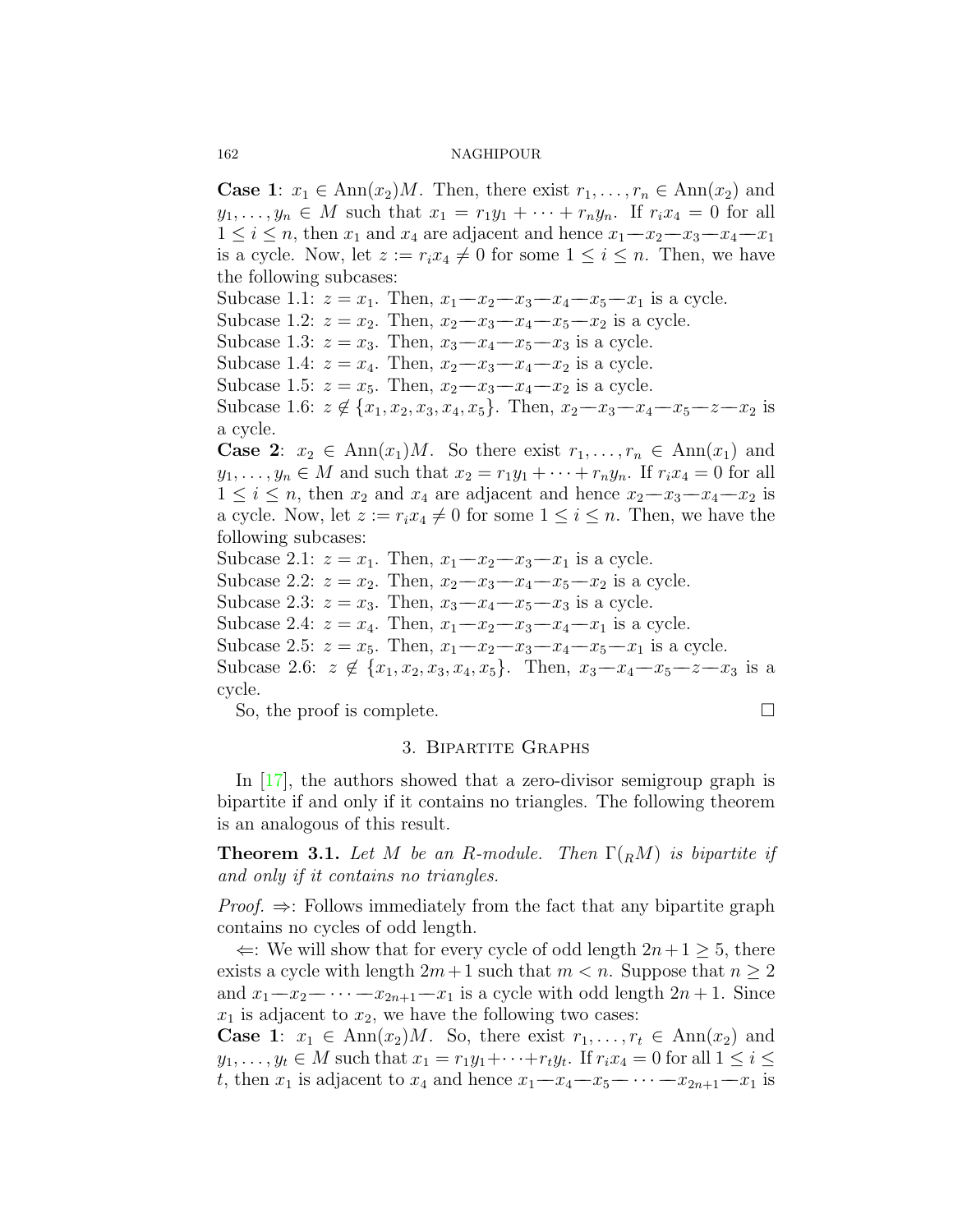a cycle with odd length  $2n - 1$ . Now, suppose that  $r_i x_4 \neq 0$  for some  $1 \leq j \leq t$ . Let  $z := r_j x_4$ . We consider the following three subcases: Subcase 1.1:  $z = x_2$ . Then  $x_1 - z - x_5 - \cdots - x_{2n+1} - x_1$  is a cycle with odd length  $2n - 1$ .

Subcase 1.2:  $z = x_3$ . Then  $x_3 - x_4 - x_5 - x_3$  is a triangle.

Subcase 1.3:  $z \notin \{x_2, x_3\}$ . Then  $x_3 - z - x_2 - x_3$  is a triangle.

**Case 2**:  $x_2 \in \text{Ann}(x_1)M$ . So, there exist  $r_1, \ldots, r_t \in \text{Ann}(x_1)$  and  $y_1, \ldots, y_t \in M$  such that  $x_2 = r_1y_1 + \cdots + r_ty_t$ . If  $r_ix_4 = 0$  for all  $1 \leq i \leq t$ , then  $x_2$  is adjacent to  $x_4$  and hence we have a triangle. Now suppose that  $r_j x_4 \neq 0$  for some  $1 \leq j \leq t$ . Let  $z := r_j x_4$ . Then,  $x_1$ − $z$ − $x_5$ − $\cdots$ − $x_{2n+1}$ − $x_1$  is a cycle with odd length 2*n* − 1.

So, by induction on *n*,  $\Gamma(RM)$  contains a triangle.  $\Box$ 

We recall that an *R*-module *M* is called *reduced* if whenever  $r^2x = 0$ (where  $r \in R$  and  $x \in M$ ), then  $rx = 0$ . A submodule N of an *R*-module *M* is called *essential* (or *large*) in *M* if, for every non-zero submodule *K* of *M*, we have  $N \cap K \neq 0$ .

**Theorem 3.2.** *Let M be a reduced R-module satisfying* DCC *on cyclic submodules and let*  $\Gamma(RM)$  *be a bipartite graph with parts*  $V_1$  *and*  $V_2$ *. Let*  $\overline{V}_1 = V_1 \cup \{0\}$  *and*  $\overline{V}_2 = V_2 \cup \{0\}$ *. Then* 

- (1)  $\overline{V}_1$  *and*  $\overline{V}_2$  *are submodules of M,*
- $\overline{V}_1 \oplus \overline{V}_2$  *is an essential submodule of M.*

*Proof.* (1): We will show that  $\overline{V}_1$  is a submodules of *M*. Let  $x, y \in \overline{V}_1$ . First we show that  $x - y \in \overline{V}_1$ . If  $x = y$ , we are done. Now, let *x* ≠ *y*. If *x* or *y* is equal to zero, then  $x - y \in V_1$ . So, we may assume that neither *x* nor *y* is zero. There exist  $x', y' \in V_2$  such that  $x, y$  are adjacent to  $x'$ ,  $y'$ , respectively. We consider the following two cases:

**Case 1**:  $x' \in \text{Ann}(x)M$  and  $y' \in \text{Ann}(y)M$ . Without loss of generality, we may assume that  $x' = rx_1$  and  $y' = sy_1$ , where  $r \in Ann(x)$ ,  $s \in$ Ann(*y*) and  $x_1, y_1 \in M$ . Let  $z := srx_1$ . We claim that  $z \neq 0$ . If  $z = 0$ , then *x'* and *y'* are adjacent and hence  $x' = y'$ , since  $x', y' \in V_2$ . It then follows that  $s^2y_1 = srx_1 = 0$  and hence  $y' = sy_1 = 0$ , which is a contradiction. So,  $z \neq 0$ . Since  $z \in \text{Ann}(x)M \cap \text{Ann}(y)M$ , we must have  $z \in V_2$ . If  $z = x - y$ , then  $r^2 s^2 x_1 = rsx - rsy = 0$ . Since *M* is reduced, we have  $z = 0$ , a contradiction. So  $z \neq x - y$ . On the other hand,  $z \in \text{Ann}(x - y)M$ , and hence  $x - y \in V_1$ .

**Case 2**:  $x \in \text{Ann}(x')M$  and  $y' \in \text{Ann}(y)M$ . Then there exist are  $r_1, \ldots, r_n \in \text{Ann}(x') \text{ and } x_1, \ldots, x_n \in M \text{ such that } x = r_1 x_1 + \cdots + r_n x_n$ and again without loss of generality, we may assume that  $y' = sy_1$ , for some  $s \in Ann(y)$  and  $y_1 \in M$ . Let  $z_0 := sx$ . If  $z_0 = 0$ , then  $0 \neq y' \in \text{Ann}(x - y)M$  and hence  $x - y \in V_1$ . Now, let  $z_0 \neq 0$ .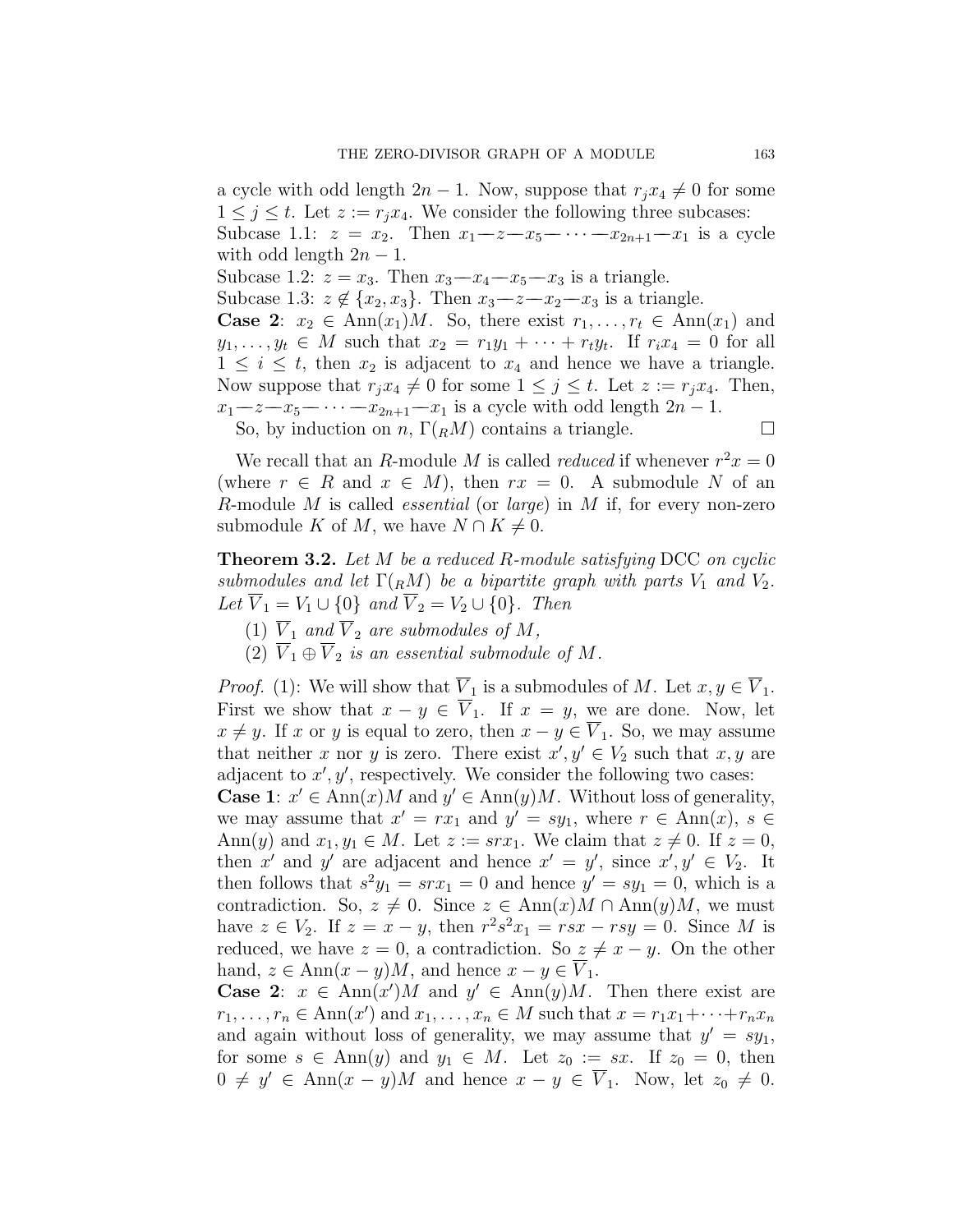Consider the following ascending chain of cyclic submodules:

$$
Rz_0 \supseteq Rr_1z_0 \supseteq Rr_1^2z_0 \supseteq \cdots.
$$

Suppose that  $Rz_0 = Rr_1z_0$ . Then, there exists  $a \in R$  such that  $z_0 =$ *ar*<sub>1</sub>*z*<sub>0</sub>. Since *M* is reduced,  $z_0 \neq y$  and hence  $z_0 - y$  is an edge in  $V_1$ , which is a contradiction. Let  $n_1 \geq 1$  be the smallest integer number such that  $Rr_1^{n_1}z_0 = Rr_1^{n_1+1}z_0$ . There exists  $a_1 \in R$  such that  $r_1^{n_1}z_0 =$  $a_1 r_1^{n_1+1} z_0$ . Set  $z_1 = (r_1^{n_1-1} - a_1 r_1^{n_1}) z_0$ . Then,  $z_1 \neq 0$  and we have the following ascending chain of cyclic submodules:

$$
Rz_1 \supset Rr_1z_1 \supseteq Rr_1^2z_1 \supseteq \cdots.
$$

Let  $n_2 \geq 1$  be the smallest integer number such that  $Rr_2^{n_2}z_1 = Rr_2^{n_2+1}z_1$ . There exists  $a_2 \in R$  such that  $r_2^{n_2} z_1 = a_2 r_2^{n_2+1} z_1$ . Set  $z_2 = (r_2^{\overline{n}_2-1}$  $a_2r_2^{n_2}$ ) $z_1$ . By continuing this process, we have  $z_n = (r_n^{n_n-1} - a_n r_n^{n_n})z_{n-1}$ . We have  $z_n \neq 0$  and

$$
z_n \in (\text{Ann}(r_1x_1) \cap \cdots \cap \text{Ann}(r_nx_n) \cap \text{Ann}(y))M
$$
  
\n
$$
\subseteq (\text{Ann}(r_1x_1 + \dots r_nx_n) \cap (\text{Ann}(y))M
$$
  
\n
$$
\subseteq (\text{Ann}(x) \cap \text{Ann}(y))M
$$
  
\n
$$
\subseteq \text{Ann}(x - y)M.
$$

It follows that  $z_n \in V_2$  and hence  $x - y \in V_1$ . **Case 3**:  $x' \in Ann(x)M$  and  $y \in Ann(y')M$ . The proof of this case is similar to that of Case 2.

**Case** 4:  $x \in \text{Ann}(x')M$  and  $y \in \text{Ann}(y')M$ . Then there exist  $r_1, \ldots, r_n$  $\in$  Ann $(x')$  and  $x_1, \ldots, x_n \in M$  such that  $x = r_1x_1 + \cdots + r_nx_n$ . Let  $z_0 := y'$ . Consider the following ascending chain of cyclic submodules:

$$
Rz_0 \supseteq Rr_1z_0 \supseteq Rr_1^2z_0 \supseteq \cdots.
$$

Suppose that  $Rz_0 = Rr_1z_0$ . Then, there exists  $a \in R$  such that  $z_0 =$ *ar*<sub>1</sub>*z*<sub>0</sub>. Since *M* is reduced,  $z_0 \neq y'$  and hence  $z_0-y'$  is an edge in  $V_2$ , which is a contradiction. Let  $n_1 \geq 1$  be the smallest integer number such that  $Rr_1^{n_1}z_0 = Rr_1^{n_1+1}z_0$ . There exists  $a_1 \in R$  such that  $r_1^{n_1}z_0 =$  $a_1 r_1^{n_1+1} z_0$ . Set  $z_1 = (r_1^{n_1-1} - a_1 r_1^{n_1}) z_0$ . We have  $z_1 \neq 0$  and the following ascending chain of cyclic submodules:

$$
Rz_1 \supset Rr_1z_1 \supseteq Rr_1^2z_1 \supseteq \cdots.
$$

Let  $n_2 \geq 1$  be the smallest integer number such that  $Rr_2^{n_2}z_1 = Rr_2^{n_2+1}z_1$ . There exists  $a_2 \in R$  such that  $r_2^{n_2} z_1 = a_2 r_2^{n_2+1} z_1$ . Set  $z_2 = (r_2^{\overline{n}_2-1}$  $a_2r_2^{n_2}$ ) $z_1$ . By continuing this process we have  $z_n = (r_n^{n_n-1} - a_n r_n^{n_n})z_{n-1}$ . We have  $x \in \text{Ann}(z_n)M$ ,  $r_i \in \text{Ann}(z_n)$ , for all  $1 \leq i \leq n$ . We also have *y* ∈ Ann $(y')M$  ⊆ Ann $(z_n)M$ . Therefore,  $z_n$  ∈  $V_2$ . If  $z_n \neq x - y$ , then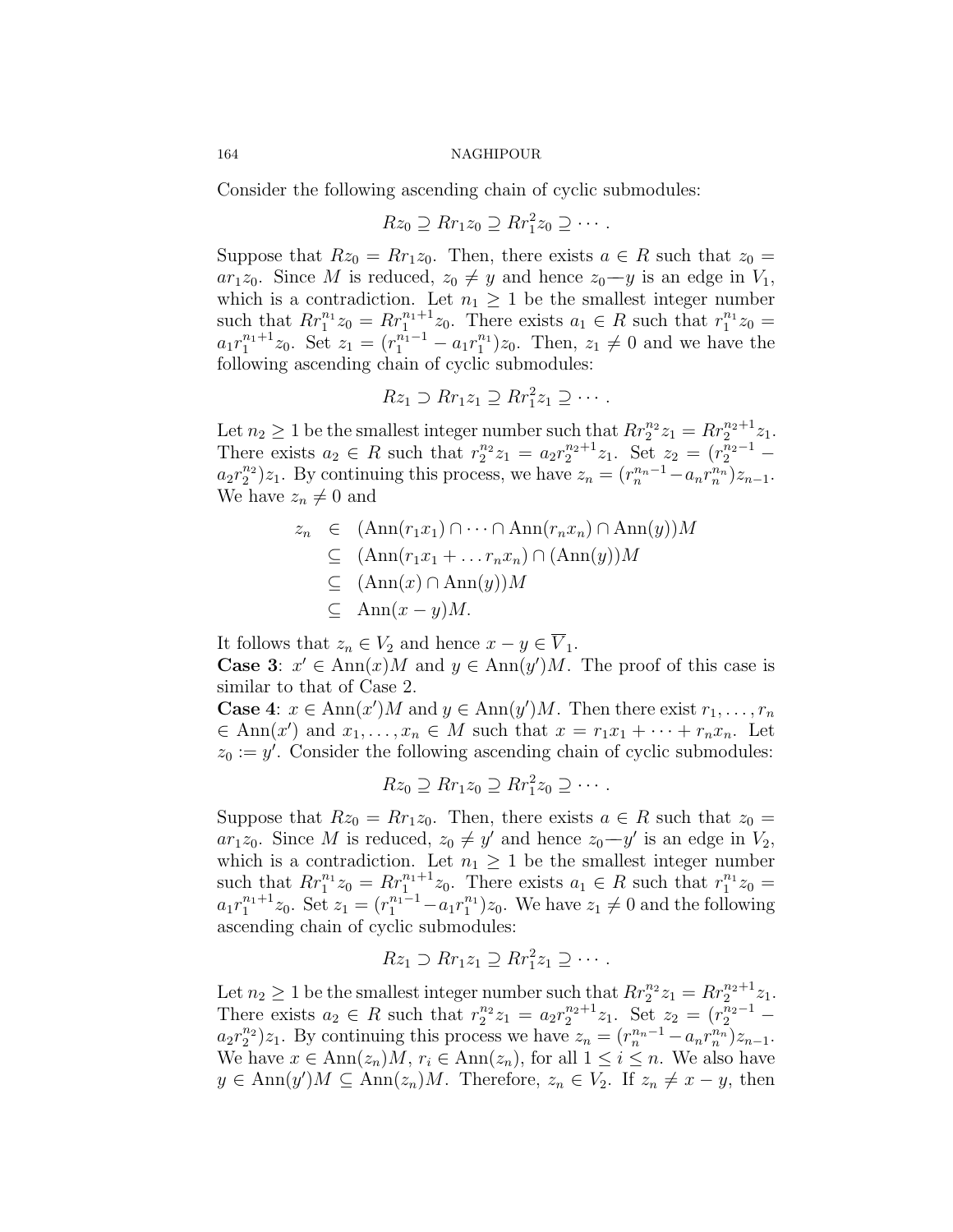$x - y \in V_1$ , since  $x - y \in Ann(z_n)M$ . If  $z_n = x - y$ , then  $x \in Ann(x - y)$ and  $y \in \text{Ann}(x - y)$ . It follows that  $x - y \in V_1$ .

Now, let  $r \in R$  and  $x \in V_1$  such that  $rx \neq 0$ . We show that  $rx \in V_1$ . There exists  $y \in V_2$  such  $x$  is adjacent to  $y$ . We have the following two cases:

**Case 1**:  $y \in \text{Ann}(x)M$ . Without loss of generality, we may assume that  $y = r_1z_1$ , for some  $r_1 \in Ann(x)$  and  $z_1 \in M$ . If  $rx = r_1z_1$ , then  $r_1^2 z_1 = r r_1 x = 0$  and hence  $r x = 0$ , which is a contradiction. So,  $rx \neq r_1z_1$ . Since *rx* is adjacent to  $r_1z_1$  and  $r_1z_1 \in V_2$ , we have  $rx \in V_1$ . **Case 2:**  $x \in \text{Ann}(x)M$ . Then there exist  $r_1, \ldots, r_n \in \text{Ann}(x)$  and  $z_1, \ldots, z_n \in M$  such that  $x = r_1z_1 + \cdots + r_nz_n$ . We may assume  $r_i z_i \neq 0$  for all  $1 \leq i \leq n$ . Let  $1 \leq i \leq n$ . We claim that  $r_i z_i \in V_1$ . If  $r_i z_i = y$ , then  $r_i^2 z_i = 0$ , and hence  $r_i z_i = 0$ , a contradiction. Since  $r_i z_i$ is adjacent to *y*, we must have  $r_i z_i \in V_1$ . So,  $x = r_1 z_1 + \cdots + r_n z_n \in \overline{V}_1$ . It then follows that  $\overline{V}_1$  is a submodule of *M* and a similar argument shows that  $V_2$  is a submodule of M.

(2): Let  $x \in M \setminus (\overline{V}_1 \oplus \overline{V}_2)$ . Since  $\Gamma(RM)$  is bipartite, there exist  $x_0, y_0 \in \overline{V}_1 \cup \overline{V}_2$  such that  $x_0 \in \text{Ann}(y_0)M$ . So, there exist  $r_1, \ldots, r_n \in$ Ann( $y_0$ ) and  $x_1, \ldots, x_n \in M$  such that  $x_0 = r_1x_1 + \cdots + r_nx_n$ . There exists  $1 \leq i \leq n$  such that  $r_i x_i \neq 0$ . Since *M* is reduced, the assumption  $r_i x = 0$  implies that  $x \in V_1 \cup V_2$ , which is a contradiction. So,  $r_i x \neq 0$ . Consider the following ascending chain of cyclic submodules:

$$
Rx \supseteq Rr_i x \supseteq Rr_i^2 x \supseteq \cdots.
$$

Suppose that  $Rx = Rr_i x$ . Then,  $x \in V_1 \cup V_2$ , which is a contradiction. Let  $n \geq 1$  be the smallest integer number such that  $Rr_i^n x = Rr_i^{n+1}x$ . There exists  $a \in R$  such that  $r_i^n x = ar_i^{n+1}x$ . Set  $z = (r_i^{n-1} - ar_i^n)x$ . We have  $0 \neq z \in (V_1 \cup V_2)$  and so  $\overline{V}_1 \oplus \overline{V}_2$  is an essential submodule of  $M$ .

<span id="page-10-0"></span>**Theorem 3.3.** *Let M be a reduced R-module satisfying* DCC *on cyclic submodules.* If  $\Gamma(RM)$  *is a bipartite graph, then it is a complete bipartite graph.*

*Proof.* Let  $\Gamma(RM)$  be a bipartite graph with parts  $V_1$  and  $V_2$ . Let  $x \in V_1$ and  $y \in V_2$ . We will show that *x* and *y* are adjacent. We consider the following three cases:

**Case 1**: Ann(*x*)  $\varphi$  Ann(*y*). Let *r* ∈ Ann(*x*) such that  $r \notin \text{Ann}(y)$ . If  $Ry = Rry$ , then  $y = ray$  for some  $a \in R$  and hence *x* is adjacent to *y*. Now, suppose that  $Ry \neq Rry$ . Consider the following ascending chain of cyclic submodules:

$$
Ry \supseteq Rry \supseteq Rr^2y \supseteq \cdots.
$$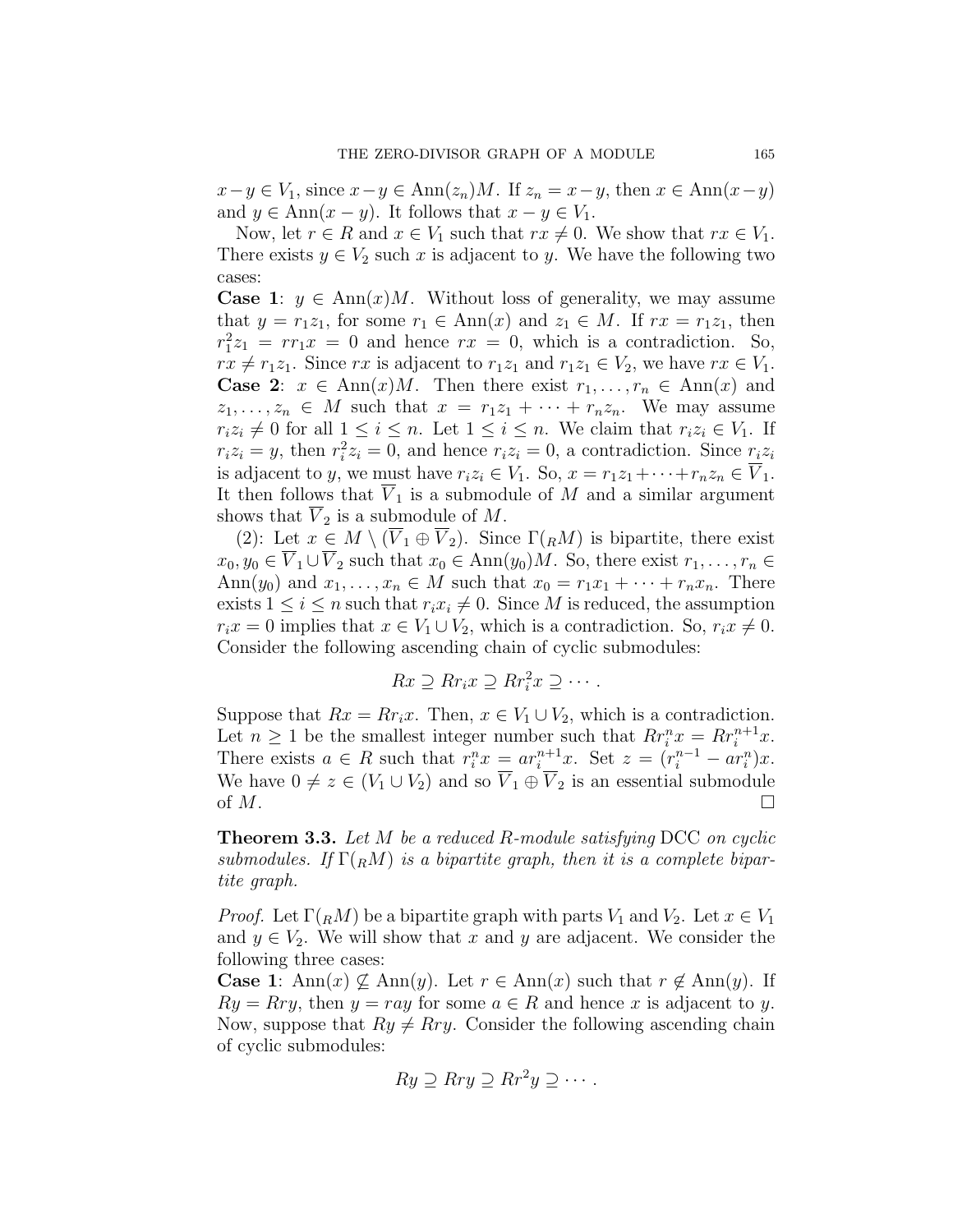Let  $n \geq 1$  be the smallest integer number such that  $Rr^n y = Rr^{n+1}y$ . There exists  $b \in R$  such that  $r^n y = br^{n+1}y$ . Set  $z = (r^{n-1} - br^n)y$ . By the definition of *n*, we have  $0 \neq z \in V_2$ . Now, we consider the following two subcases:

Subcase 1.1:  $z = ry$ . Then,  $r^2y = 0$  and hence  $z = 0$ , which is a contradiction.

Subcase 1.2:  $z \neq ry$ . Then, *z* and *ry* are adjacent vertices of  $V_2$ , which is again a contradiction.

**Case 2**: Anny  $\mathcal{L}$  Ann(*x*). The proof of this case is similar to that of Case 1.

**Case 3**: Ann $(x) = \text{Ann}(y)$ . There exists  $\alpha \in V_2$  such that  $\alpha$  is adjacent to *x*. Since  $\alpha, y \in V_2$ , the assumption  $\alpha \in \text{Ann}(x)M = \text{Ann}(y)M$ , implies that  $\alpha = y$ . Hence, x and y are adjacent. Now, suppose that  $x \in \text{Ann}(\alpha)M$ . Then, there exist  $r_1, \ldots, r_n \in \text{Ann}(\alpha)$  and  $x_1, \ldots, x_n \in$ *M* such that  $x = r_1x_1 + \cdots + r_nx_n$ . If  $r_iy = 0$  for all  $1 \leq i \leq n$ , then *x* and *y* are adjacent, and we are done. Now, suppose that there exists  $1 \leq i \leq n$  such that  $r_i y \neq 0$ . Since *M* is reduced,  $r_i y$  and  $\alpha$  are adjacent vertices in  $V_2$ , which is a contradiction. This completes the proof.  $\Box$ 

If  $M = R = \mathbb{Z}_3 \times \mathbb{Z}_4$ , then  $\Gamma(RM)$  is bipartite which is not complete bipartite. So, the reduced condition in Theorem [3.3](#page-10-0) is essential. We have not found any example of a module *M* to show that the DCC condition in Theorem [3.3](#page-10-0) is essential, which motivates to ask the following question.

*Question* 3.4. Let *M* be a reduced *R*-module such that  $\Gamma(RM)$  is a bipartite graph. Is  $\Gamma(RM)$  a complete bipartite graph?

In[[4,](#page-15-3) Theorem 2.2], it has been proved that for a reduced commutative ring *R*,  $\operatorname{gr}(R) = 4$  if and only if  $\Gamma(R) = K^{m,n}$  with  $m, n \geq 2$ . In the following corollary, we prove an analogous result for  $\Gamma(RM)$ .

**Corollary 3.5.** *Let M be a reduced R-module satisfying* DCC *on cyclic submodules.* Then,  $gr(\Gamma({}_RM)) = 4$  *if and only if*  $\Gamma({}_RM) = K^{m,n}$  *with*  $m, n \geq 2$ *.* 

*Proof.* Let  $gr(\Gamma({}_R M)) = 4$ . By Theorem [3.1,](#page-7-0)  $\Gamma({}_R M)$  has no cycle of odd length, and hence it is a bipartite graph. Now, by Theorem [3.3,](#page-10-0) we observe that  $\Gamma({}_R M)$  is a complete bipartite graph. Since  $\Gamma({}_R M)$ has a cycle of length four, we have  $\Gamma(RM) = K^{m,n}$  with  $m, n \geq 2$ . The converse is trivial.  $\Box$ 

In [\[4,](#page-15-3) Theorem 2.4], it has been proved that for a reduced commutative ring *R*,  $\Gamma(R)$  is nonempty with  $\text{gr}(R) = \infty$  if and only if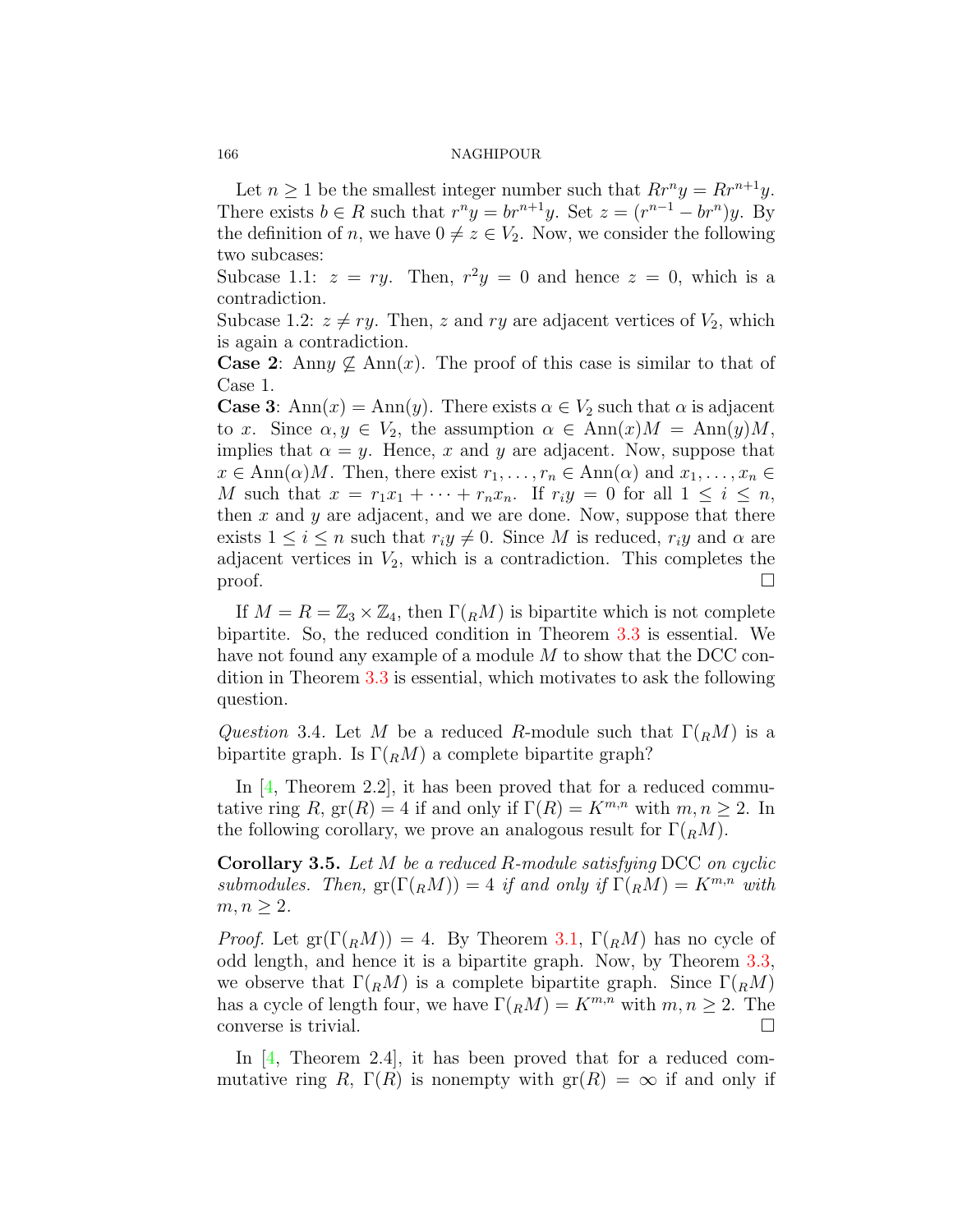$\Gamma(R) = K^{1,n}$  for some  $n \geq 1$ . In the following corollary, we prove an analogous result for  $\Gamma({}_R M)$ .

**Corollary 3.6.** *Let M be a reduced R-module satisfying* DCC *on cyclic submodules.* Then,  $gr(\Gamma({}_RM)) = \infty$  *if and only if*  $\Gamma({}_RM)$  *is a star graph.*

*Proof.* Let  $gr(\Gamma({}_R M)) = \infty$ . Then,  $\Gamma({}_R M)$  has no cycle and hence it is a bipartite graph. By Theorem [3.3](#page-10-0),  $\Gamma(RM)$  is a complete bipartite graph. Let  $\Gamma(RM) = K^{m,n}$ , where  $m, n \geq 1$ . Since  $\Gamma(RM)$  has no cycle, then either  $m = 1$  or  $n = 1$ , which implies that  $\Gamma({}_R M)$  is a star graph. The converse is trivial.  $\Box$ 

# 4. Zero-divisor graphs of free modules

We recall that an *R*-module *F* is called *free* if it is isomorphic to a direct sum of copies of *R*. We write  $R^{(I)}$  for the direct sum  $\bigoplus_{i \in I} R_i$ , where each  $R_i$  is a copy of  $R_i$ , and  $I$  is an arbitrary indexing set. If  $I$  is a finite set with *n* elements, then the direct sum and the direct product coincide; in this case, we write  $R^n$  for  $R^{(I)} = R \times \cdots \times R$  (*n* times).

We begin this section with the following useful and evident proposition.

**Proposition 4.1.** Let  $_R F = R^{(I)}$  be a free R-module and  $(x_i)_I, (y_i)_I \in$ *Z ∗* (*RF*)*. Then*

- (1)  $Z({}_RF) = \{(x_i)_I \in F | \exists 0 \neq y \in R \text{ such that } y x_i = 0 \text{ for all } i \in \mathbb{R}\}$ *I},*
- $(2)$   $(x_i)_I (y_i)_I$  *is an edge in*  $\Gamma(RF)$  *if and only if*  $x_i y_j = 0$  *for all*  $i, j \in I$ .

**Theorem 4.2.** Let  $F = R^{(I)}$  be a free *R-module. Then,*  $\Gamma(RF)$  *is complete if and only if*  $F = R = \mathbb{Z}_2 \times \mathbb{Z}_2$  *or*  $(Z(R))^2 = 0$ *.* 

*Proof.* If  $F = R = \mathbb{Z}_2 \times \mathbb{Z}_2$  or  $(Z(R))^2 = 0$ , then it is easy to see that  $\Gamma(RF)$  is complete.

Conversely, suppose that  $\Gamma(RF)$  is complete. Let  $i_0 \in I$  and  $x, y$  be two distinct elements of  $Z^*(R)$ . Let  $x_i = y_i = 0$  for all  $i \in I \setminus \{i_0\}$ ,  $x_{i_0} =$ *x* and  $y_{i_0} = y$ . Then,  $(x_i)_I, (y_i)_I \in Z^*(RF)$  and hence  $xy = 0$ . Thus,  $\Gamma(R)$  is complete. Then, [\[3,](#page-15-1) Theorem 2.8] implies that  $R = \mathbb{Z}_2 \times \mathbb{Z}_2$  or  $(Z(R))^2 = 0$ . We show that  $|I| = 1$ , if  $R = \mathbb{Z}_2 \times \mathbb{Z}_2$ . Suppose on the contrary that  $|I| \geq 2$ . Let  $i_1, i_2$  be two distinct elements of *I*. Put

$$
x_i := \begin{cases} (1,0) & \text{if } i = i_1, \\ (1,0) & \text{if } i = i_2, \\ (0,0) & \text{otherwise,} \end{cases}
$$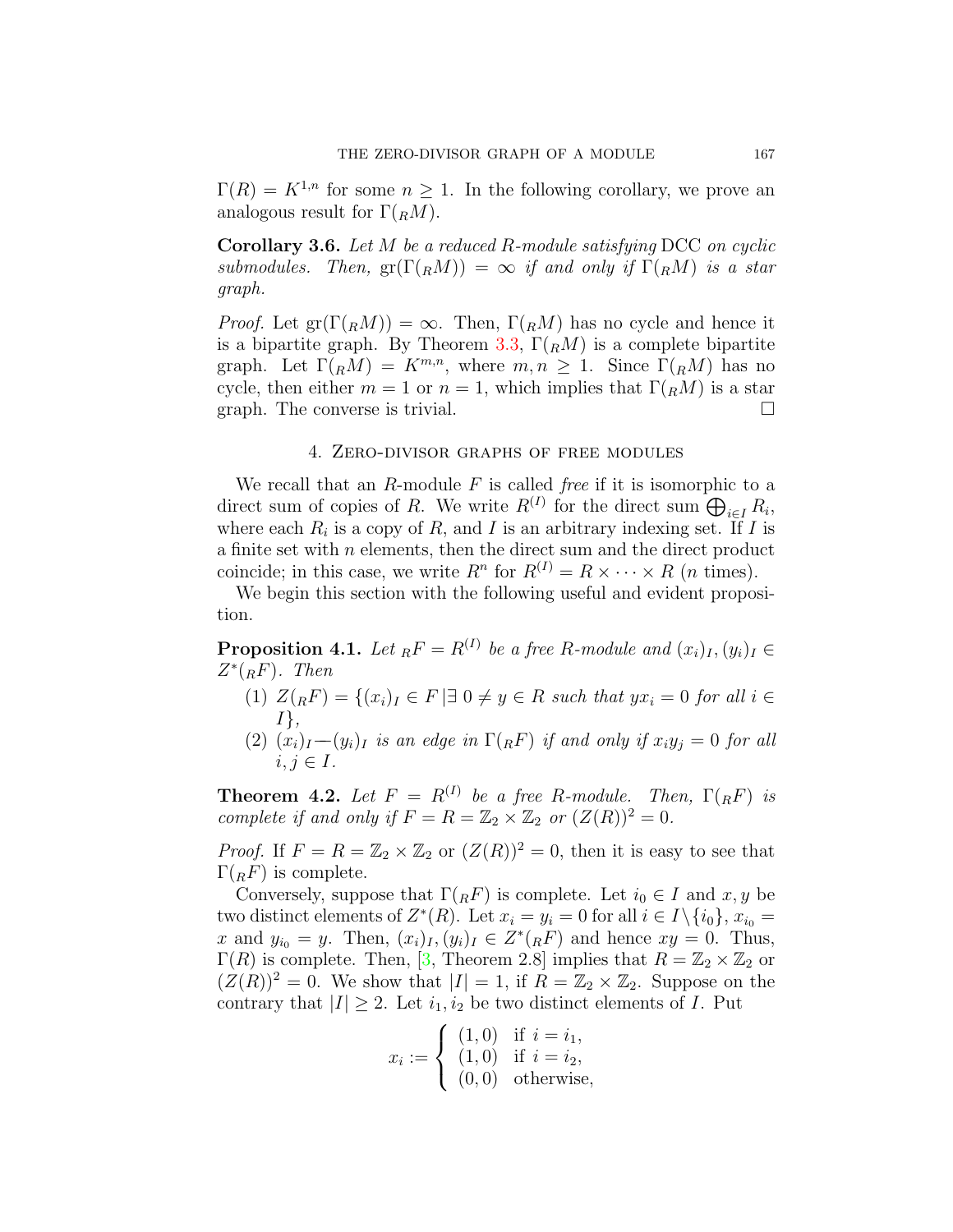and

$$
y_i := \begin{cases} (1,0) & \text{if } i = i_1, \\ (0,0) & \text{otherwise.} \end{cases}
$$

Then,  $x := (x_i)_I, y := (y_i)_I \in Z^*(RF)$  and  $x$  and  $y$  are not adjacent in  $\Gamma(RF)$ , a contradiction. This completes the proof.  $\Box$ 

Let  $F = R^{(I)}$ . In the following three theorems, we study the relationship between the properties of  $\Gamma(R)$  and  $\Gamma(R)$ .

**Theorem 4.3.** Let  $F = R^n$  be a finitely generated free R-module. Let  $a \in Z^*(R)$ ,  $t = \deg_{\Gamma(R)} a$ ,  $A = \{(x_1, \ldots, x_n) \in Z^*(R) | x_i = 0 \text{ or } x_i = 0\}$  $a$ *} and*  $x \in A$ *. Then,* 

$$
\deg_{\Gamma(RF)}(x) = \begin{cases} (t+1)^n - 1 & \text{if } a^2 \neq 0, \\ (t+2)^n - 2 & \text{otherwise.} \end{cases}
$$

*Proof.* Let  $t = \deg_{\Gamma(R)}(a)$  and  $N_{\Gamma(R)}(a) = \{a_1, \ldots, a_t\}$ . If  $a^2 \neq 0$ , then  $N_{\tau}(\tau) = f(x, \tau) - x \ln \tau$  (0, a, a, 1) \ {0}

$$
N_{\Gamma(RF)}(x) = \{(x_1, \ldots, x_n) | x_i \in \{0, a_1, \ldots, a_t\} \} \setminus \{0\}.
$$

Therefore,  $\deg_{\Gamma(RF)}(x) = |N_{\Gamma(RF)}(x)| = (t+1)^n - 1$ . Now, suppose that  $a^2 = 0$ . Then,

$$
N_{\Gamma(RF)}(x) = \{(x_1, \dots, x_n) | x_i \in \{0, a, a_1, \dots, a_t\}\} \setminus \{0, x\}.
$$
  
Hence, 
$$
\deg_{\Gamma(RF)}(x) = |N_{\Gamma(RF)}(x)| = (t+2)^n - 2.
$$

**Theorem 4.4.** Let  $F = R^{(I)}$  such that  $|I| \geq 2$ . Then

$$
\mathrm{gr}(\Gamma({}_RF))=\left\{\begin{array}{ll}\mathrm{gr}(\Gamma(R))&\textit{if }R\textit{ is reduced},\\3&\textit{otherwise}.\end{array}\right.
$$

*Proof.* First suppose that *R* is not reduced. Then, there exists  $0 \neq a \in$ *R* such that  $a^2 = 0$ . Let  $i_1, i_2$  be two distinct elements of *I*. Put

$$
x_i := \begin{cases} a & \text{if } i = i_1, \\ 0 & \text{otherwise,} \end{cases} \qquad y_i := \begin{cases} a & \text{if } i = i_2, \\ 0 & \text{otherwise.} \end{cases}
$$

and  $z_i := a$  for all  $i \in I$ . Then  $(x_i)_I - (y_i)_I - (z_i)_I - (x_i)_I$  is a cycle of length three and hence  $gr(\Gamma({}_R F)) = 3$ . Now, suppose that *R* is reduced. Let  $a_1$ − $a_2$ − $\cdots$ − $a_t$ − $a_1$  be a cycle in  $\Gamma(R)$ . Let  $j \in \{1, 2, \ldots, t\}$  and  $i_0$  ∈ *I*. Put

$$
x_i^j := \begin{cases} a_j & \text{if } i = i_0, \\ 0 & \text{otherwise.} \end{cases}
$$

Then,  $(x_i^1)_I - (x_i^2)_I - \cdots - (x_i^t)_I - (x_i^1)_I$  is a cycle in  $\Gamma({}_R F)$  and hence,  $gr(\Gamma(R)) \leq gr(\Gamma(RF))$ . Now, let

$$
(x_i^1)_I - (x_i^2)_I - \cdots - (x_i^t)_I - (x_i^1)_I,
$$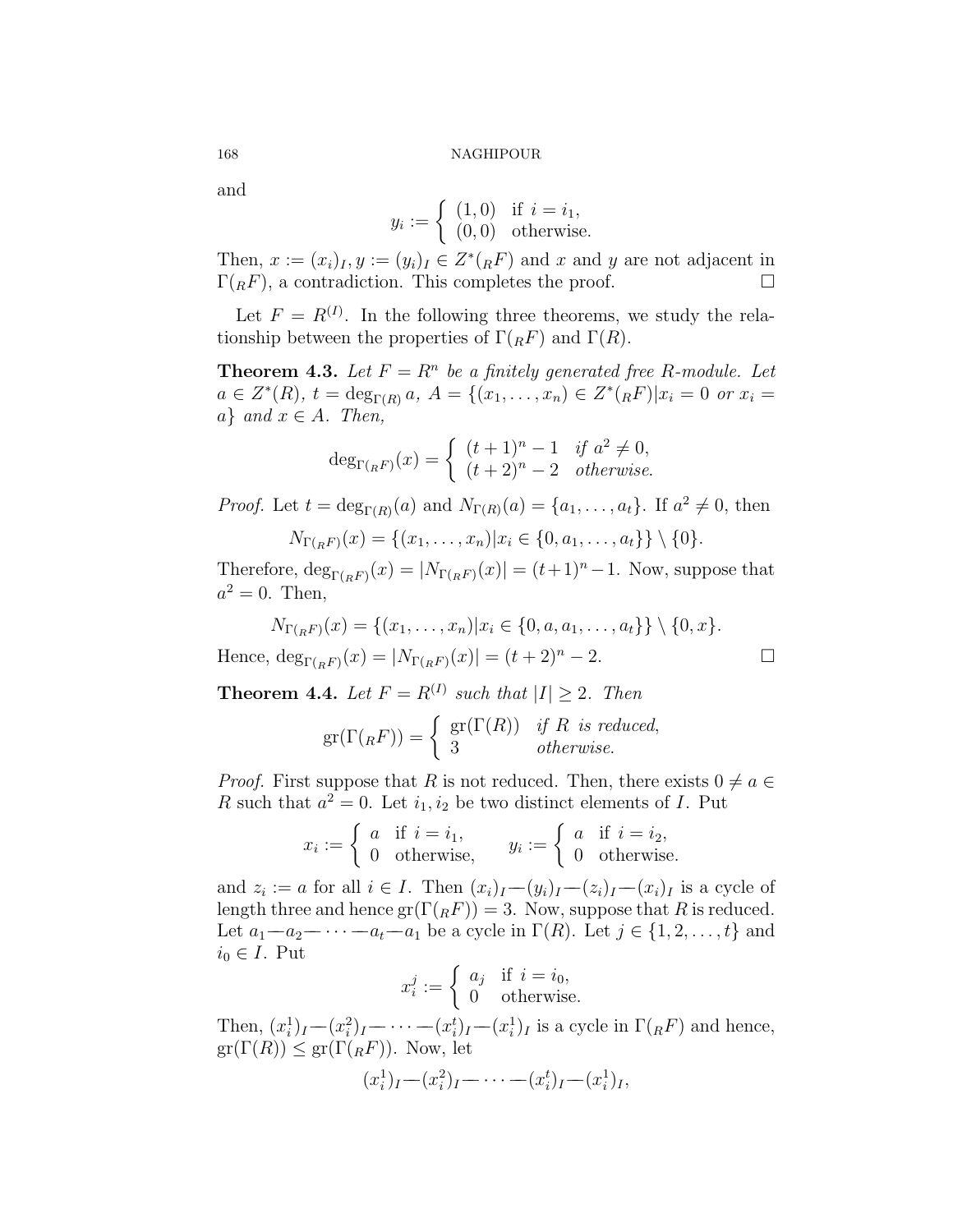be a cycle in  $\Gamma(F)$ . For all  $j \in \{1, 2, \ldots, t\}$ , there exists  $i_j \in I$  such that  $x_i^j$  $\frac{d}{dt} \neq 0$ . Then,  $x_{i_1}^1 - x_{i_2}^2 - \cdots - x_{i_t}^t - x_{i_1}^1$  is a cycle in  $\Gamma(R)$  and hence,  $\text{gr}(\Gamma({}_R F)) \leq \text{gr}(\Gamma(R))$ . This completes the proof.  $\Box$ 

A *clique* in a graph *G* is a subset of pairwise adjacent vertices. The supremum of the size of cliques in *G*, denoted by  $\omega(G)$ , is called the *clique number* of *G*.

**Theorem 4.5.** Let  $F = R^n$  be a finitely generated free R-module. Then  $\omega(\Gamma(RF)) = \omega(\Gamma(R)).$ 

*Proof.* Let  $\{(x_i^1)_I, (x_i^2)_I, \ldots, (x_i^t)_I\}$  be a clique in  $\Gamma(RF)$ . For each  $1 \leq$  $j \leq t$ , there exists  $i_j \in I$  such that  $x_i^j$  $x_{i_j}^j \neq 0$ . Then,  $\{x_{i_1}^1, x_{i_2}^2, \ldots, x_{i_t}^t\}$  is a clique in  $\Gamma(R)$  and hence  $\omega(\Gamma(RF)) \leq \omega(\Gamma(R))$ . Now, let  $\{x_1, x_2, \ldots, x_t\}$ be a clique in  $\Gamma(R)$ . Let  $1 \leq j \leq t$  and  $i_0 \in I$ . Put

$$
x_i^j := \begin{cases} x_j & \text{if } i = i_0, \\ 0 & \text{otherwise.} \end{cases}
$$

Then,  $\{(x_i^1)_I, (x_i^2)_I, \ldots, (x_i^t)_I\}$  is a clique in  $\Gamma({}_RF)$  and hence  $\omega(\Gamma(R)) \le$  $\omega(\Gamma(RF))$ . This completes the proof. □

The next theorem shows that the structure of a finitely generated free *R*-module *F* can be determined by  $\Gamma(F)$ . We denote the maximum degree of vertices of a graph *G* by  $\Delta(G)$ .

**Theorem 4.6.** *Let M and N be two finitely generated free R-module.*  $If \Gamma(RM) \cong \Gamma(RN)$ , then  $M \cong N$  *as R-modules.* 

*Proof.* Let  $M = R^m$  and  $N = R^n$ , for some natural numbers  $m, n$ . Suppose that  $m > n$ . Let  $x = (x_1, x_2, \ldots, x_n)$  be a vertex of  $\Gamma(nN)$ such that  $\deg_{\Gamma(R^N)}(x) = \Delta(\Gamma(R^N))$ . Since  $x \in Z^*(\Gamma(N))$ , there exists  $0 \neq a \in R$  such that  $ax_1 = ax_2 = \cdots = ax_n = 0$ . Let  $y =$  $(x_1, x_2, \ldots, x_n, 0, \ldots, 0) \in M$ . Then, the set

 $\{(y_1, \ldots, y_n, z_1, \ldots, z_{m-n}) \in {}_R M | (y_1, \ldots, y_n) \in N_{\Gamma(R^N)}(x), z_i \in \{0, a\}\}\,$ is a subset of  $N_{\Gamma(R)}(y)$ . It then follows that  $\Delta(\Gamma(RM)) \ge \deg_{\Gamma(RM)}(y)$  $>$  deg<sub> $\Gamma(RN)(x) = \Delta(\Gamma(RN))$ , a contradiction. So,  $m \leq n$ . A similar</sub> argument shows that  $n \leq m$ . This completes the proof.  $\Box$ 

# 5. Further Notes

In this short section, we study  $\Gamma({}_R{M})$ , where *M* is a multiplication *R*-module. We recall that an *R*-module *M* is called a *multiplication* module if for each submodule *N* of *M*, there exists an ideal *I* of *R* such that  $N = IM$ . Let  $N = IM$  and  $K = JM$ , for some ideals *I* and *J* of *R*. The product of *N* and *K*, is denoted by *N ∗ K*, and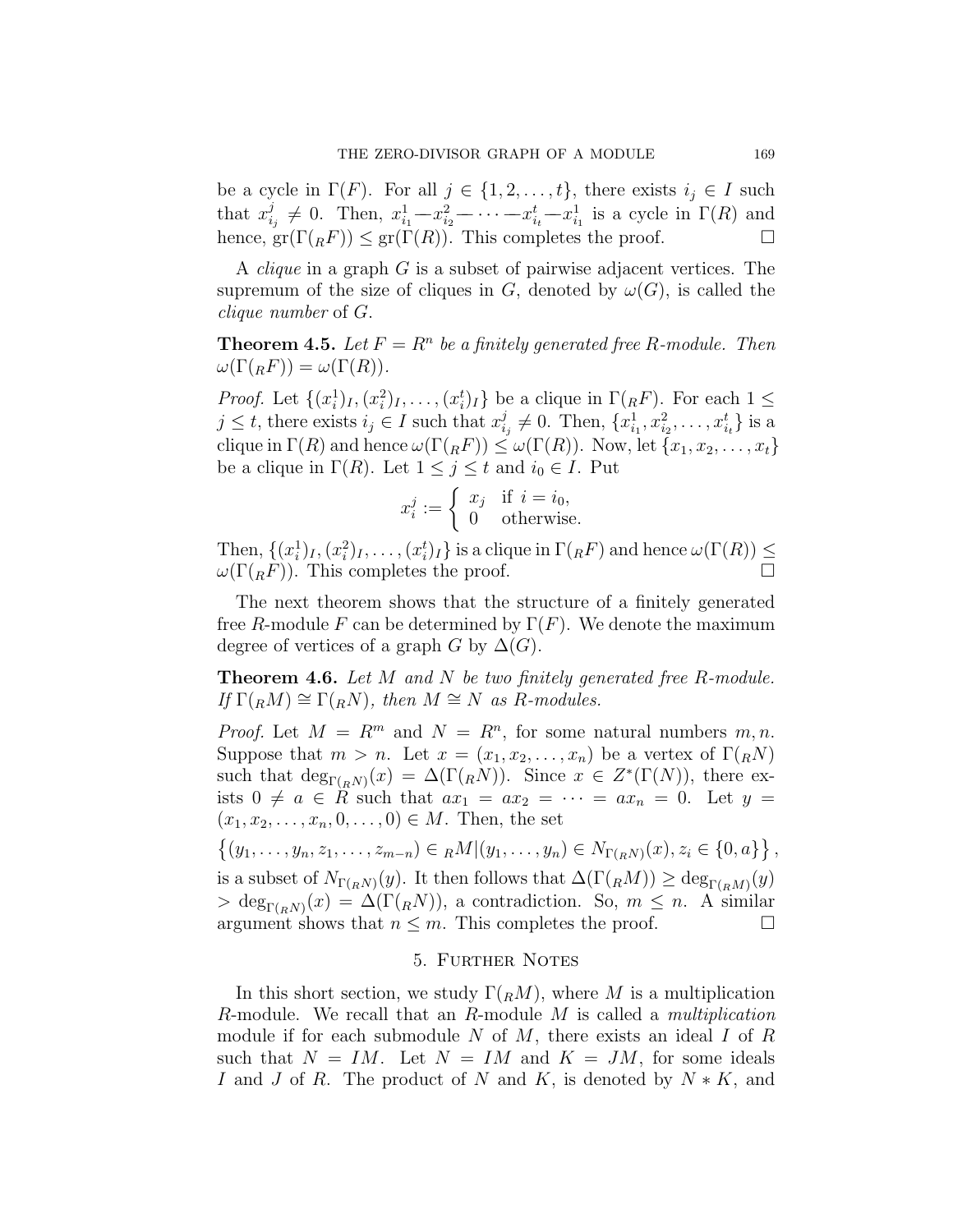defined by *IJM*. It is easy to see that the product of *N* and *K*, is independent of presentations of *N* and *K*. In[[16\]](#page-16-13), Lee and Varmazyar have given a generalization of the concept of zero-divisor graph of rings to multiplication modules. For a multiplication *R*-module *M*, they defined an undirected graph  $\Gamma_*(R^M)$ , with vertices  $\{0 \neq x \in M | Rx \neq 0\}$  $Ry = 0$  for some non-zero  $y \in M$ , where distinct vertices *x* and *y* are adjacent if and only if  $Rx * Ry = 0$ .

The following theorem shows that, in multiplication modules, this generalization and the one given in this paper are the same.

**Theorem 5.1.** *Let M be a multiplication R-module. Then,*  $\Gamma(RM)$  =  $\Gamma_*(<sub>R</sub>M)$ .

*Proof.* Let *x* and *y* be two non-zero element of *M* and suppose that  $Rx = IM$  and  $Ry = JM$ , for some ideals *I* and *J* of *R*. Let  $x \rightarrow y$  be an edge in  $\Gamma_*(<sub>R</sub>M)$ . Since  $Rx * Ry = 0$ , we have  $IJM = 0$  and hence  $I \subseteq \text{Ann}(JM)$ . It then follows that  $IM \subseteq \text{Ann}(JM)M$ . Therefore,  $Rx \subseteq \text{Ann}(Ry)M$  and hence,  $x \rightarrow y$  is an edge in  $\Gamma(RM)$ .

Now, suppose that  $x-y$  is an edge in  $\Gamma(RM)$ . It then follows that  $Rx \subseteq \text{Ann}(Ry)M$  $Rx \subseteq \text{Ann}(Ry)M$  $Rx \subseteq \text{Ann}(Ry)M$ . So  $IM \subseteq \text{Ann}(JM)M$ . In view of [[26,](#page-16-21) Theorem 9], we have the following two cases:

**Case 1**:  $I \subseteq \text{Ann}(JM) + \text{Ann}(M)$ . In this case,  $I \subseteq \text{Ann}(JM)$ , since  $\text{Ann}(M) \subseteq \text{Ann}(JM)$ . It then follows that  $IJM = 0$  and hence,  $x \rightarrow y$ is an edge in  $\Gamma_*(<sub>R</sub>M)$ .

**Case 2:**  $M = ((\text{Ann}(JM) + \text{Ann}(M)) : I)M$ . In this case, we have  $M = (\text{Ann}(JM) : I)M$  and hence,  $IJM = [(\text{Ann}(JM) : I)I](JM)$ Ann $(JM)JM = 0$ . Therefore,  $x-y$  is an edge in  $\Gamma_*(R^M)$ . This completes the proof. pletes the proof.

# **Acknowledgments**

I would like to thank the Center of Excellence for Mathematics, Shahrekord University for financial support.

## **REFERENCES**

- <span id="page-15-2"></span>1. D. F. Anderson, M. C. Axtell and J. Stickles, Zero-divisor graphs in commutative rings, *Commutative Algebra, Springer New York* (2011), 23–45.
- <span id="page-15-0"></span>2. D. F. Anderson and A. Badawi, The generalized total graph of a commutative ring, *J. Algebra Appl.* **12**(5) (2013), 1250212.
- <span id="page-15-1"></span>3. D. F. Anderson and P. S. Livingston, The zero-divisor graph of a commutative ring, *J. Algebra* **217**(2) (1999), 434–447.
- <span id="page-15-3"></span>4. D. F. Anderson and S. B. Mulay, On the diameter and girth of a zero-divisor graph, *J. Pure Appl. Algebra* **210**(2) (2007), 543–550.